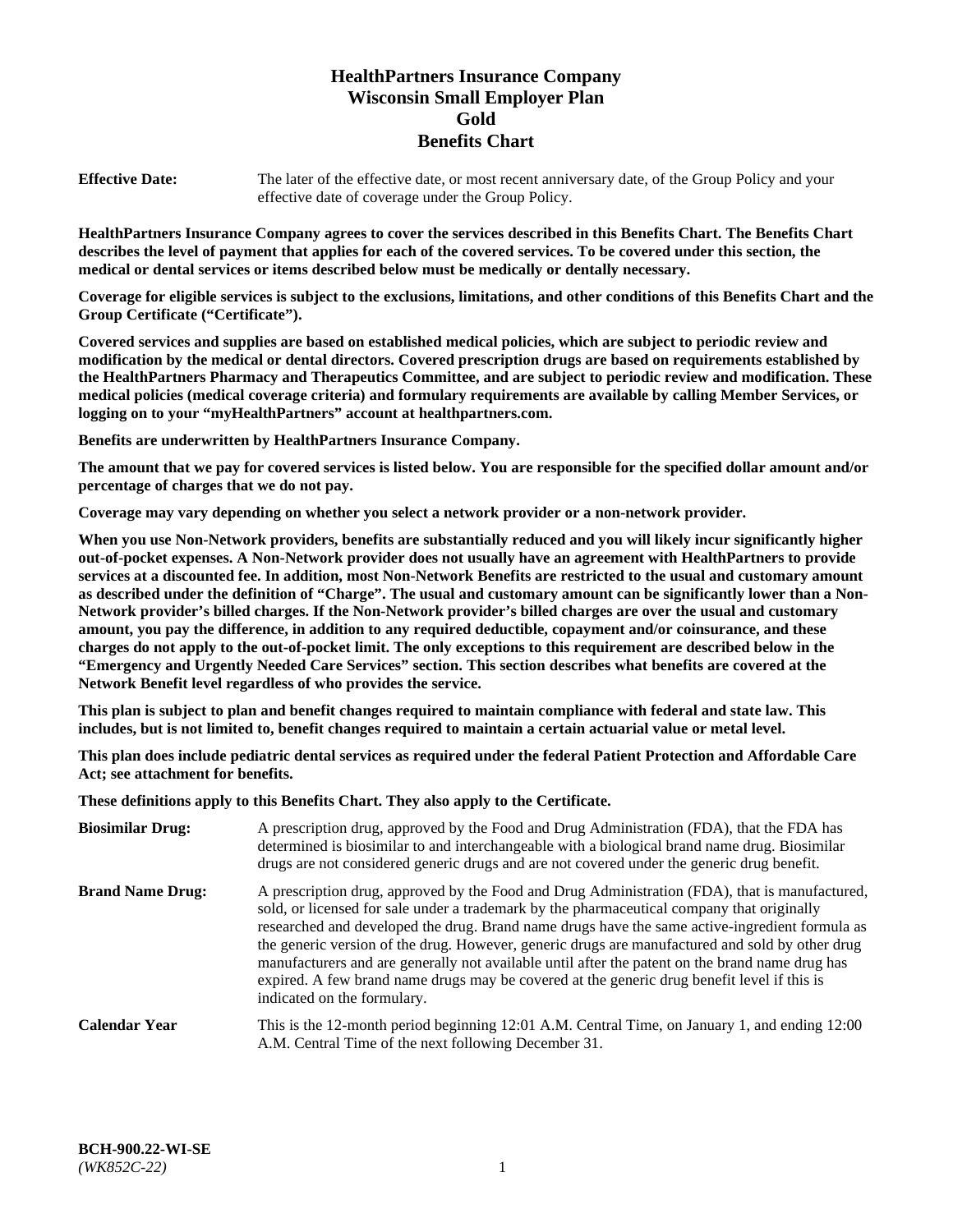| <b>Charge:</b> | For covered services delivered by a network provider, this is the provider's discounted fee for a<br>given medical/surgical service, procedure or item.                                                                                                                                                                                                                                                                                                                                                                                                                                                                                                                                                                 |
|----------------|-------------------------------------------------------------------------------------------------------------------------------------------------------------------------------------------------------------------------------------------------------------------------------------------------------------------------------------------------------------------------------------------------------------------------------------------------------------------------------------------------------------------------------------------------------------------------------------------------------------------------------------------------------------------------------------------------------------------------|
|                | For covered services delivered by non-network providers, a contracted rate may apply if such<br>arrangement is available to HealthPartners.                                                                                                                                                                                                                                                                                                                                                                                                                                                                                                                                                                             |
|                | For the usual and customary charge for covered services delivered by non-network providers, our<br>payment is calculated using one of the following options, depending on availability: 1) a<br>percentage of the Medicare fee schedule; 2) a comparable schedule if the service is not on the<br>Medicare fee schedule; or 3) a commercially reasonable rate for such service if a fee schedule is<br>not available.                                                                                                                                                                                                                                                                                                   |
|                | The usual and customary charge is the maximum amount allowed that we consider in the<br>calculation of the payment of charges incurred for certain covered services. You must pay for any<br>charges above the usual and customary charge, and they do not apply to the out-of-pocket limit.                                                                                                                                                                                                                                                                                                                                                                                                                            |
|                | A charge is incurred for covered ambulatory medical and surgical services, on the date the service<br>or item is provided. A charge is incurred for covered inpatient services, on the date of admission to<br>a hospital. To be covered, a charge must be incurred on or after your effective date and on or<br>before the termination date.                                                                                                                                                                                                                                                                                                                                                                           |
|                | Copayment/Coinsurance: The specified dollar amount, or percentage, of charges incurred for covered services, which we do<br>not pay, but which you must pay, each time you receive certain medical services, procedures or<br>items. Our payment for those covered services or items begins after the copayment or coinsurance<br>is satisfied. Covered services or items requiring a copayment or coinsurance are specified in this<br>Benefits Chart.                                                                                                                                                                                                                                                                 |
|                | For services provided by a network provider:<br>An amount which is listed as a flat dollar copayment is applied to a network provider's discounted<br>charge for a given service. However, if the network provider's discounted charge for a service or<br>item is less than the flat dollar copayment, you will pay the network provider's discounted charge.<br>An amount which is listed as a percentage of charges or coinsurance is based on the network<br>provider's discounted charges, calculated at the time the claim is processed, which may include an<br>agreed upon fee schedule rate for case rate or withhold arrangements.                                                                            |
|                | For services provided by a non-network provider:<br>Any copayment or coinsurance is applied to the lesser of the provider's charges or the usual and<br>customary charge for a service.                                                                                                                                                                                                                                                                                                                                                                                                                                                                                                                                 |
|                | A copayment or coinsurance is due at the time a service is provided, or when billed by the<br>provider. The copayment or coinsurance applicable for a scheduled visit with a HealthPartners<br>network provider will be collected for each visit, late cancellation and failed appointment.                                                                                                                                                                                                                                                                                                                                                                                                                             |
| Deductible:    | The specified dollar amount of charges incurred for covered services, which we do not pay, but an<br>enrollee or a family has to pay first in a calendar year. Our payment for those services or items<br>begins after the deductible is satisfied. For network providers, the amount of the charges that apply<br>to the deductible are based on the network provider's discounted charges, calculated at the time<br>the claim is processed, which may include an agreed upon fee schedule rate for case rate or<br>withhold arrangements. For non-network providers, the amount of charges that apply to the<br>deductible are the lesser of the provider's charges or the usual and customary charge for a service. |
|                | Any amounts paid or reimbursed by a third party, including but not limited to: point of service<br>rebates, manufacturer coupons, manufacturer debits cards or other forms of direct reimbursement<br>to an Insured for a product or service, will not apply toward your deductible, to the extent<br>permitted under state and federal law.                                                                                                                                                                                                                                                                                                                                                                            |
|                | Your plan has an embedded deductible. This means once an Insured meets the individual<br>deductible, the plan begins paying benefits for that person. If two or more members of the family<br>meet the family deductible, the plan begins paying benefits for all members of the family,<br>regardless of whether each Insured has met the individual deductible. However, an Insured may<br>not contribute more than the individual deductible toward the family deductible.                                                                                                                                                                                                                                           |
|                | All services are subject to the deductible unless otherwise indicated below in this Benefits Chart.                                                                                                                                                                                                                                                                                                                                                                                                                                                                                                                                                                                                                     |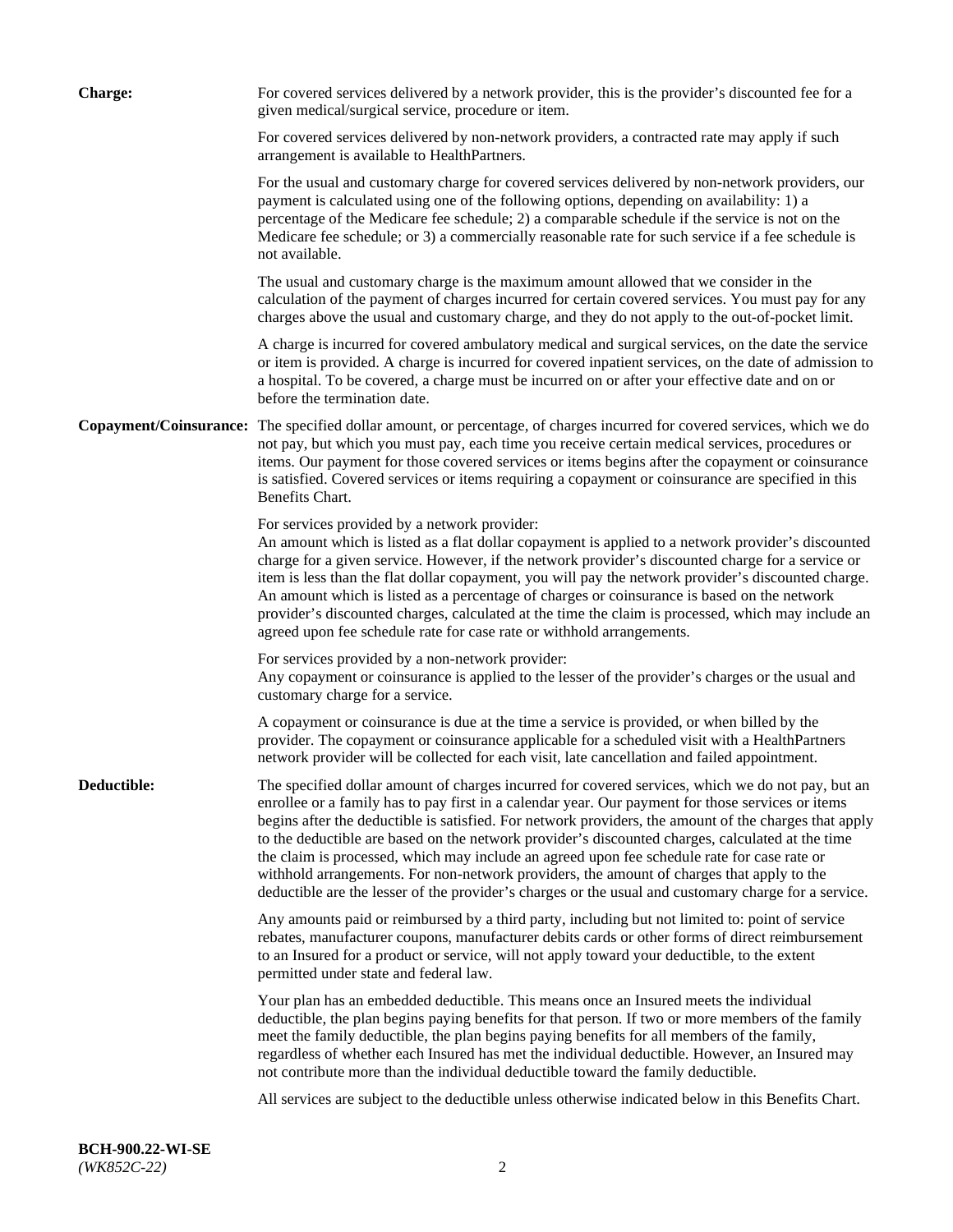| <b>Formulary:</b>                          | This is a current list, which may be revised from time to time, of prescription drugs, medications,<br>equipment and supplies covered by us as indicated in this Benefits Chart which are covered at the<br>highest benefit level. Some drugs on the formulary may require prior authorization to be covered<br>as formulary drugs. The formulary, and information on drugs that require prior authorization, are<br>available by calling Member Services, or logging on to your "myHealthPartners" account at<br>healthpartners.com. |
|--------------------------------------------|---------------------------------------------------------------------------------------------------------------------------------------------------------------------------------------------------------------------------------------------------------------------------------------------------------------------------------------------------------------------------------------------------------------------------------------------------------------------------------------------------------------------------------------|
| <b>Generic Drug:</b>                       | A prescription drug, approved by the Food and Drug Administration (FDA), that the FDA has<br>determined is comparable to a brand name drug product in dosage form, strength, route of<br>administration, quality, intended use and documented bioequivalence. Generally, generic drugs<br>cost less than brand name drugs. Some brand name drugs may be covered at the generic drug<br>benefit level if this is indicated on the formulary.                                                                                           |
| <b>Lifetime Maximum</b><br><b>Benefit:</b> | The specified coverage limit actually paid by us for services and/or charges incurred by you for any<br>given procedure or diagnosis. Payment of benefits under this Benefits Chart ceases when that lifetime<br>maximum benefit is reached. You have to pay for any subsequent charges.                                                                                                                                                                                                                                              |
| <b>Non-Formulary Drug:</b>                 | This is a prescription drug, approved by the Food and Drug Administration (FDA), that is not on<br>the formulary, is medically necessary and is not investigative or experimental or otherwise<br>excluded under the Certificate.                                                                                                                                                                                                                                                                                                     |
| <b>Out-of-Pocket Expenses:</b>             | You pay the specified copayments/coinsurance and deductibles applicable for particular services,<br>subject to the out-of-pocket limit described below. These amounts are in addition to the monthly<br>premium payments.                                                                                                                                                                                                                                                                                                             |
| <b>Out-of-Pocket Limit:</b>                | You pay the copayments/coinsurance and deductibles for covered services, to the individual or<br>family out-of-pocket limit. Thereafter we cover 100% of the charges incurred for all other covered<br>services, for the rest of the calendar year. You pay amounts greater than the out-of-pocket limit if<br>you exceed any lifetime maximum benefit or any visit or day limits.                                                                                                                                                    |
|                                            | Non-Network Benefits above the usual and customary charge (see definition of charge above) do<br>not apply to the out-of-pocket limit.                                                                                                                                                                                                                                                                                                                                                                                                |
|                                            | Non-Network Benefits for transplant surgery do not apply to the out-of-pocket limit.                                                                                                                                                                                                                                                                                                                                                                                                                                                  |
|                                            | Any amounts paid or reimbursed by a third party, including but not limited to: point of service<br>rebates, manufacturer coupons, manufacturer debit cards or other forms of direct reimbursement to<br>an Insured for a product or service, will not apply as an out-of-pocket expense, to the extent<br>permitted under state and federal law.                                                                                                                                                                                      |
|                                            | You are responsible to keep track of the out-of-pocket expenses. Contact Member Services for<br>assistance in determining the amount paid by the enrollee for specific eligible services received.<br>Claims for reimbursement under the out-of-pocket limit provisions are subject to the same time<br>limits and provisions described under the "Claims Provisions" section of the Certificate.                                                                                                                                     |
| <b>Specialty Drug List:</b>                | This is a current list, which may be revised from time to time, of prescription drugs, medications,<br>equipment and supplies, which are typically bio-pharmaceuticals. The purpose of a specialty drug<br>list is to facilitate enhanced monitoring of complex therapies used to treat specific conditions.<br>Specialty drugs are covered by us as indicated in this Benefits Chart. The specialty drug list is<br>available by calling Member Services, or logging on to your "myHealthPartners" account at<br>healthpartners.com. |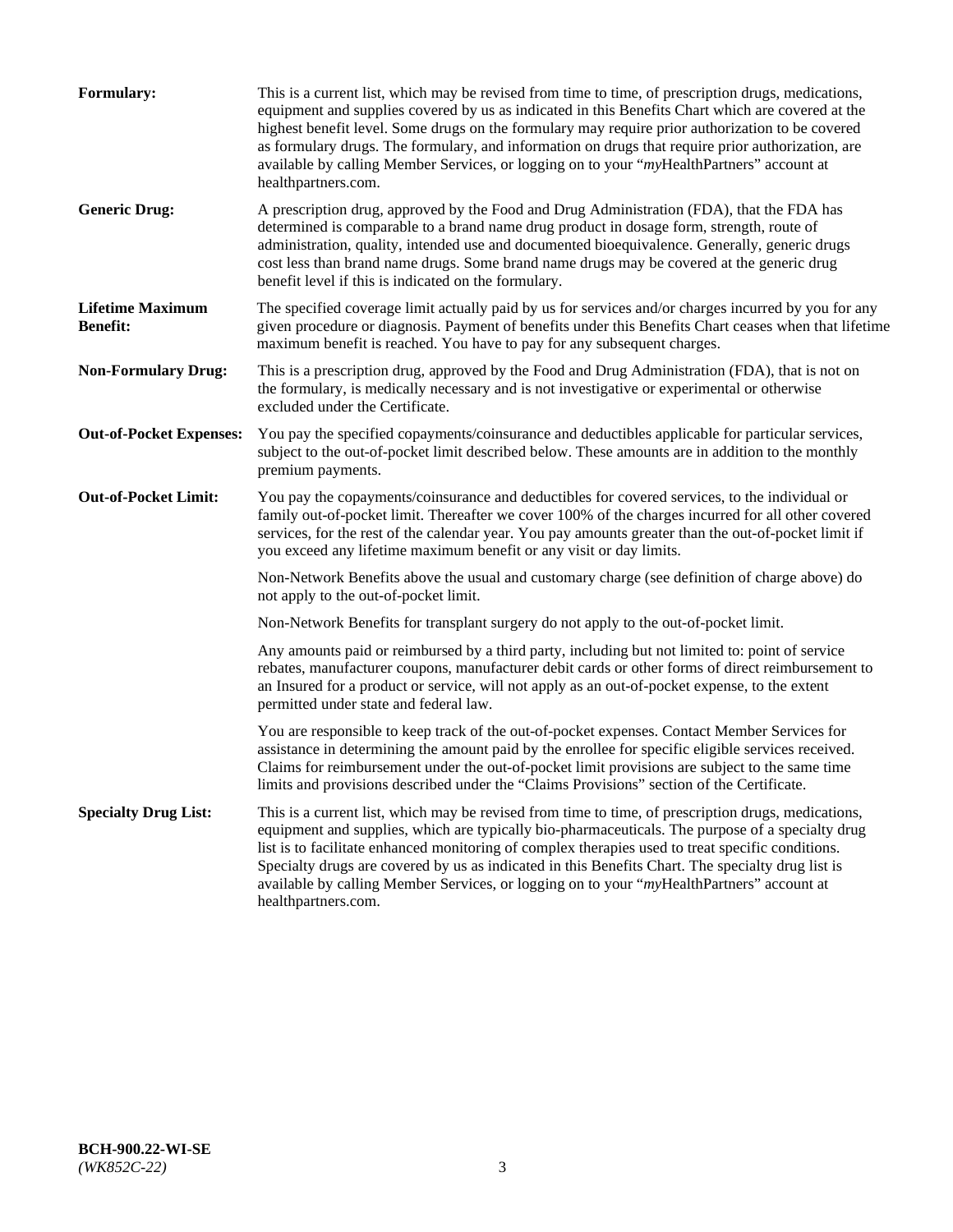### **DEDUCTIBLES AND OUT-OF-POCKET LIMITS**

#### **Individual calendar year deductible**

| <b>Network Benefits</b> | <b>Non-Network Benefits</b> |
|-------------------------|-----------------------------|
| $\vert$ \$1,000         | \$10,000                    |

### **Family calendar year deductible**

| <b>Network Benefits</b> | <b>Non-Network Benefits</b> |
|-------------------------|-----------------------------|
| \$3,000                 | \$20,000                    |

Separate deductibles must be satisfied under the Network Benefits and Non-Network Benefits.

Your plan has an embedded deductible. This means once an Insured meets the individual deductible, the plan begins paying benefits for that person. If two or more members of the family meet the family deductible, the plan begins paying benefits for all members of the family, regardless of whether each Insured has met the individual deductible. However, an Insured may not contribute more than the individual deductible toward the family deductible.

Any amounts paid or reimbursed by a third party, including but not limited to: point of service rebates, manufacturer coupons, manufacturer debits cards or other forms of direct reimbursement to an Insured for a product or service, will not apply toward your deductible, to the extent permitted under state and federal law.

#### **Individual calendar year out-of-pocket limit**

| Network Benefits | <b>Non-Network Benefits</b> |
|------------------|-----------------------------|
| \$6,400          | \$30,000                    |

#### **Family calendar year out-of-pocket limit**

| <b>Network Benefits</b> | <b>Non-Network Benefits</b> |
|-------------------------|-----------------------------|
| \$12,800                | \$60,000                    |

Separate Out-of-Pocket Limits must be satisfied under Network Benefits and Non-Network Benefits.

Non-Network Benefits above the usual and customary charge will not apply to the individual or family Out-of-Pocket Limit.

Non-Network Benefits for transplant surgery do not apply to the Out-of-Pocket Limit.

Any amounts paid or reimbursed by a third party, including but not limited to: point of service rebates, manufacturer coupons, manufacturer debit cards or other forms of direct reimbursement to an Insured for a product or service, will not apply as an out-of-pocket expense, to the extent permitted under state and federal law.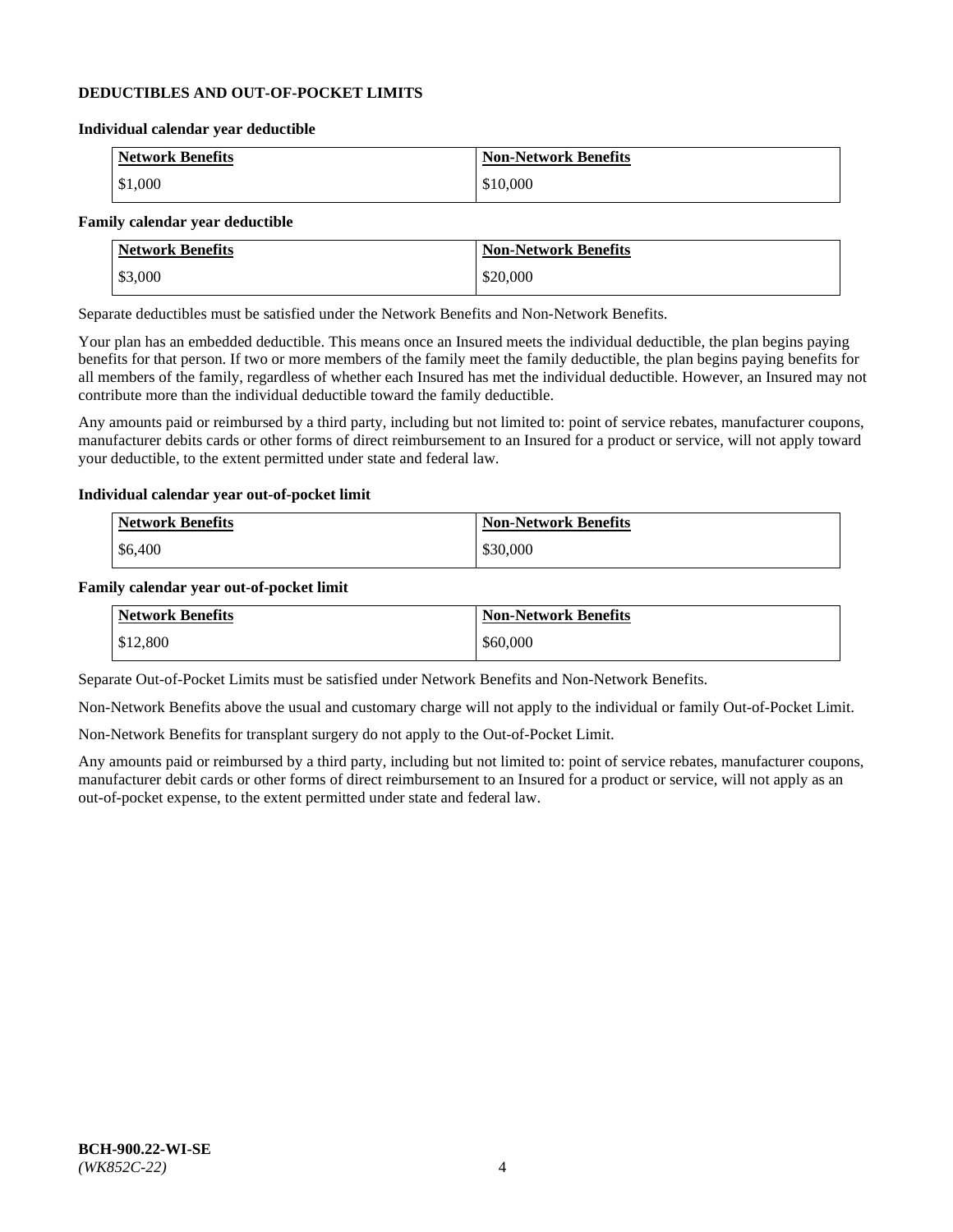# **AMBULANCE AND MEDICAL TRANSPORTATION**

### **Covered Services:**

We cover ambulance and medical transportation for medical emergencies.

We also cover medically necessary, non-emergency transportation if it meets our medical coverage criteria. Covered services and supplies are based on established medical policies, which are subject to periodic review and modification by the medical directors. These medical policies (medical coverage criteria) and applicable prior authorization requirements are available by calling Member Services, or logging on to your "*my*HealthPartners" account a[t healthpartners.com.](https://www.healthpartners.com/hp/index.html)

| <b>Network Benefits</b>      | <b>Non-Network Benefits</b> |
|------------------------------|-----------------------------|
| 70% of the charges incurred. | See Network Benefits.       |

#### **Not Covered:**

See "Services Not Covered" in the Certificate.

## **AUTISM SERVICES**

## **Covered Services:**

We cover prior authorized evidence-based intensive-level and nonintensive-level treatment of autism spectrum disorders (autism disorder, Asperger's syndrome or pervasive development disorder not otherwise specified).

Covered services are based on established medical policies, which are subject to periodic review and modification by the medical directors. These medical policies (medical coverage criteria) are available by calling Member Services, or logging on to your "*my*HealthPartners" account at [healthpartners.com.](https://www.healthpartners.com/hp/index.html)

Your network provider will coordinate the prior authorization process for any autism treatment services. You may call Member Services at 952-883-5000 or toll-free at 800-883-2177 if you have any questions or concerns regarding the authorization process.

Please call Member Services at 952-883-5000 or toll-free at 800-883-2177 to request authorization for autism treatment services from a non-network provider.

**Intensive-level services** for children diagnosed with autism spectrum disorders. Intensive-level services must begin on or after 2 years of age and end before 9 years of age. Intensive-level services, on average, are services provided for more than 20 hours of treatment per week. (The average number of hours a week is calculated over a six-month period.)

| <b>Network Benefits</b>                                                                                                                              | <b>Non-Network Benefits</b>                                              |
|------------------------------------------------------------------------------------------------------------------------------------------------------|--------------------------------------------------------------------------|
| 100% of the charges incurred, subject to a<br>copayment of \$45 per visit.<br>Deductible does not apply.<br>Limited to 240 visits per calendar year. | 50% of the charges incurred.<br>Limited to 240 visits per calendar year. |

The maximum number of visits is combined for Network Benefits and Non-Network Benefits. Visit limits are based on the minimum coverage amounts available at the time of publication. Additional visits may be available if required due to revised minimum coverage amounts being issued by the Office of the Commissioner of Insurance. See our medical coverage criteria for current visit limits.

#### **Intensive-level services lifetime maximum benefit**

| <b>Network Benefits</b>                                              | <b>Non-Network Benefits</b>                                          |
|----------------------------------------------------------------------|----------------------------------------------------------------------|
| 4 years of cumulative services under this plan or any<br>other plan. | 4 years of cumulative services under this plan or any<br>other plan. |

The Lifetime Maximum Benefit is combined for Network Benefits and Non-Network Benefits.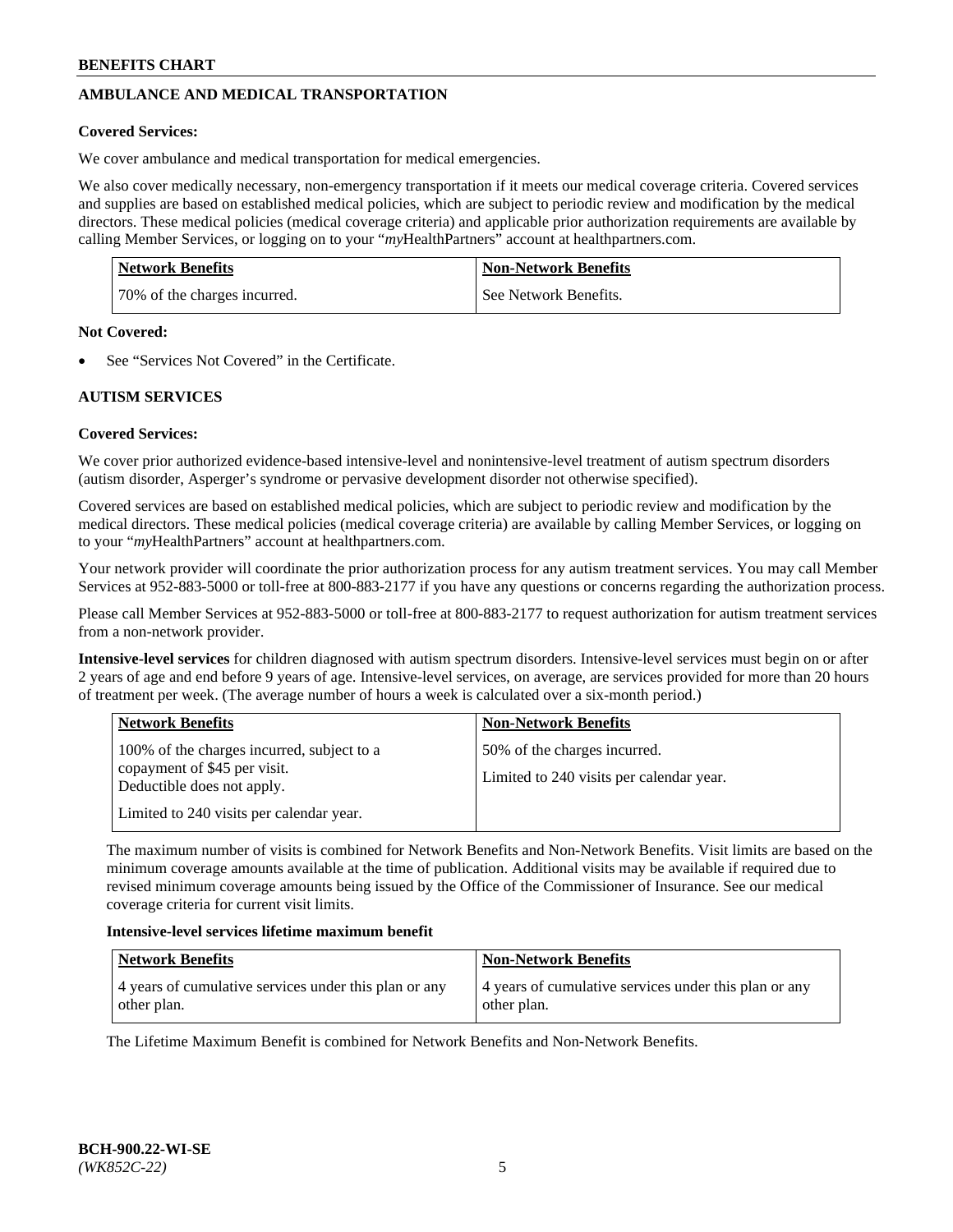**Nonintensive-level services** for Insureds diagnosed with autism spectrum disorders

| <b>Network Benefits</b>                                                                                  | <b>Non-Network Benefits</b>                                              |
|----------------------------------------------------------------------------------------------------------|--------------------------------------------------------------------------|
| 100% of the charges incurred, subject to a<br>copayment of \$45 per visit.<br>Deductible does not apply. | 50% of the charges incurred.<br>Limited to 120 visits per calendar year. |
| Limited to 120 visits per calendar year.                                                                 |                                                                          |

The maximum number of visits is combined for Network Benefits and Non-Network Benefits. Visit limits are based on the minimum coverage amounts available at the time of publication. Additional visits may be available if required due to revised minimum coverage amounts being issued by the Office of the Commissioner of Insurance. See our medical coverage criteria for current visit limits.

### **Not Covered:**

See "Services Not Covered" in the Certificate.

## **BEHAVIORAL HEALTH SERVICES**

## **Covered Services:**

Covered services are based on established medical policies, which are subject to periodic review and modification by the medical directors. These medical policies (medical coverage criteria) are available by calling Member Services, or logging on to your "*my*HealthPartners" account at [healthpartners.com.](https://www.healthpartners.com/hp/index.html)

**Transitional treatment services:** These are services for the treatment of nervous or mental disorders and substance use disorders which are provided to an Insured in a less restrictive manner than are inpatient hospital services but in a more intensive manner than are outpatient services. Transitional treatment services are services offered by a provider, and certified by the Wisconsin Department of Health Services for each of the following (except the last bulleted item):

- Mental health services for covered adults in a day treatment program.
- Mental health services for covered children in a day hospital treatment program.
- Services for persons with chronic mental illness provided through a community support program.
- Residential treatment programs for covered persons with substance use disorder.
- Substance use disorder services in a day treatment program.
- Services for persons who are experiencing a mental health crisis or who are in a situation likely to turn into a mental health crisis if support is not provided.
- Intensive outpatient programs for the treatment of psychoactive substance use disorders provided in accordance with the patient placement criteria of the American Society of Addiction Medicine.

## **Mental health services**

We cover services for mental health diagnoses as described in the Diagnostic and Statistical Manual of Mental Disorders – Fifth Edition (DSM 5) (most recent edition).

We provide coverage for mental health treatment ordered by a Wisconsin court under a valid court order that is issued on the basis of a behavioral care evaluation performed by a licensed psychiatrist or doctoral level licensed psychologist, which includes a diagnosis and an individual treatment plan for care in the most appropriate, least restrictive environment. We must be given a copy of the court order and the behavioral care evaluation, and the service must be a covered benefit under this plan, and the service must be provided by a network provider, or other provider as required by law.

**Outpatient services:** We cover medically necessary outpatient professional mental health services for evaluation, crisis intervention, and treatment of mental health disorders.

A comprehensive diagnostic assessment will be used as the basis for a determination by a mental health professional, concerning the appropriate treatment and the extent of services required.

Outpatient services we cover for a diagnosed mental health condition include the following:

- Individual, group, family and multi-family therapy.
- Medication management provided by a physician, certified nurse practitioner, or physician's assistant.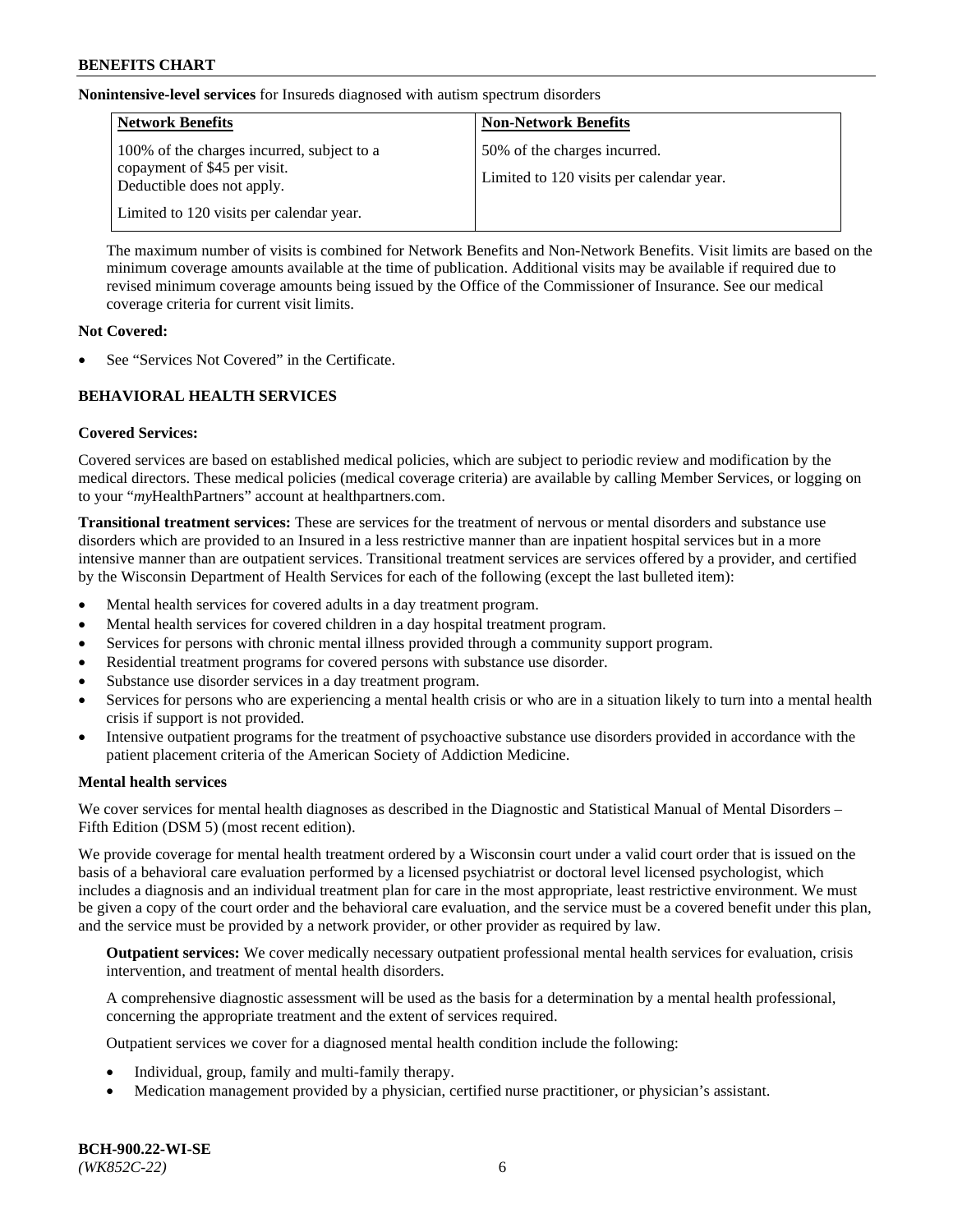- Psychological testing services for the purposes of determining the differential diagnoses and treatment planning for patients currently receiving behavioral health services.
- Partial hospitalization services in a licensed hospital or community mental health center.
- Psychotherapy and nursing services provided in the home if authorized by us.
- Treatment for gender dysphoria.

| <b>Network Benefits</b>                                                                                                                                                                                                                           | <b>Non-Network Benefits</b>  |
|---------------------------------------------------------------------------------------------------------------------------------------------------------------------------------------------------------------------------------------------------|------------------------------|
| 100% of the charges incurred, subject to a<br>copayment of \$45 per visit.<br>Deductible does not apply.<br>For family therapy, only one copayment will be<br>charged, regardless of the number of Insureds primarily<br>involved in the therapy. | 50% of the charges incurred. |

#### **Group therapy**

| Network Benefits                                                                                         | <b>Non-Network Benefits</b>  |
|----------------------------------------------------------------------------------------------------------|------------------------------|
| 100% of the charges incurred, subject to a<br>copayment of \$20 per visit.<br>Deductible does not apply. | 50% of the charges incurred. |

**Inpatient services, including mental health residential treatment services:** We cover the following:

- Medically necessary inpatient services in a hospital and professional services for treatment of mental health disorders. Medical stabilization is covered under inpatient hospital services in the "Hospital and Skilled Nursing Facility Services" section.
- Medically necessary mental health residential treatment services. This care must be authorized by us and provided by a hospital or residential behavioral health treatment facility licensed by the local state or Department of Health and Human Services. Services not covered under this benefit include halfway houses, group homes, extended care facilities, shelter services, correctional services, detention services, transitional services, group residential services, foster care services and wilderness programs.

| Network Benefits             | <b>Non-Network Benefits</b>  |
|------------------------------|------------------------------|
| 70% of the charges incurred. | 50% of the charges incurred. |

**Transitional treatment services:** We cover transitional treatment services described above for treatment of mental and nervous disorders.

| <b>Network Benefits</b>                                                                                  | <b>Non-Network Benefits</b>  |
|----------------------------------------------------------------------------------------------------------|------------------------------|
| 100% of the charges incurred, subject to a<br>copayment of \$45 per visit.<br>Deductible does not apply. | 50% of the charges incurred. |

#### **Substance use disorder treatment services**

We cover medically necessary services for assessments by a licensed alcohol and drug counselor and treatment of substance use disorders as defined in the latest edition of the DSM 5.

**Outpatient services:** We cover medically necessary outpatient professional services for diagnosis and treatment of substance use disorders. Substance use disorder treatment services must be provided by a program licensed by the local Department of Health Services.Outpatient services we cover for a diagnosed substance use disorder include the following: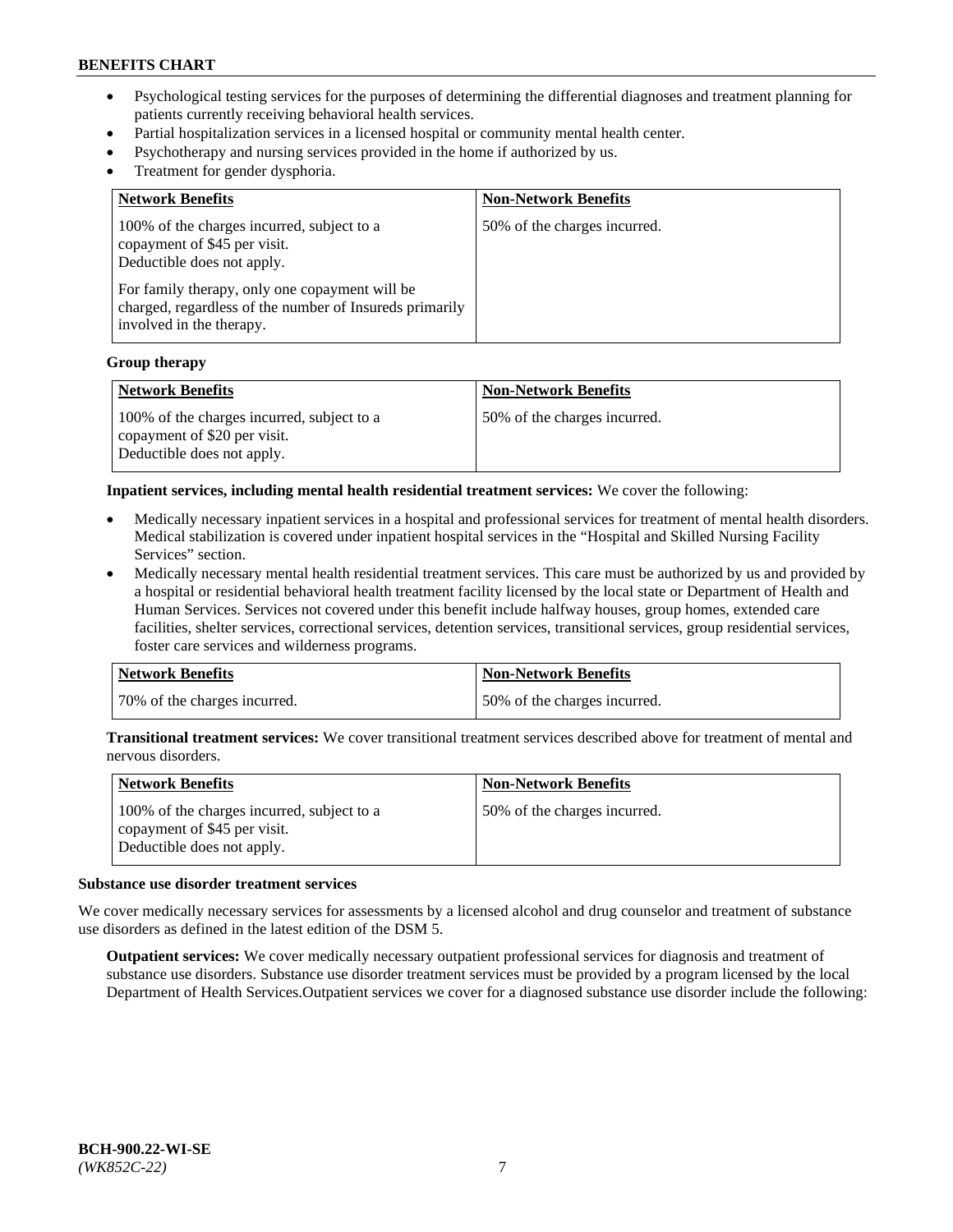- Individual, group, family, and multi-family therapy provided in an office setting.
- Opiate replacement therapy including methadone and buprenorphine treatment.

| <b>Network Benefits</b>                                                                                  | <b>Non-Network Benefits</b>  |
|----------------------------------------------------------------------------------------------------------|------------------------------|
| 100% of the charges incurred, subject to a<br>copayment of \$45 per visit.<br>Deductible does not apply. | 50% of the charges incurred. |

**Inpatient services:** We cover the following:

- Medically necessary inpatient services in a hospital or a licensed residential primary treatment center.
- Services provided in a hospital that is licensed by the local state and accredited by Medicare.
- Detoxification services in a hospital or community detoxification facility if it is licensed by the local Department of Health Services.

| Network Benefits             | Non-Network Benefits         |
|------------------------------|------------------------------|
| 70% of the charges incurred. | 50% of the charges incurred. |

**Transitional treatment services:** We cover transitional treatment services described above for treatment of substance use disorders.

| <b>Network Benefits</b>                                                                                  | <b>Non-Network Benefits</b>  |
|----------------------------------------------------------------------------------------------------------|------------------------------|
| 100% of the charges incurred, subject to a<br>copayment of \$45 per visit.<br>Deductible does not apply. | 50% of the charges incurred. |

**Out-of-area services for Wisconsin students:** If a dependent child is a student in a school located in Wisconsin, but outside of our service area, we cover mental health and substance use disorder services as required under Wisconsin Statute 609.655.

- The student may have a clinical assessment from a local, non-network mental health or substance use disorder treatment provider at the network benefit level when prior authorized by us.
- If outpatient services are recommended in the clinical assessment, five outpatient visits from a non-network provider will be covered at the network benefit level.
- Our Medical Director will determine the need for continuing treatment by the non-network provider; additional visits may be approved.
- Coverage for the outpatient services will not be provided if the recommended treatment would keep the student from attending school on a regular basis or if the student is no longer attending the school full-time.

This benefit is subject to the limitations shown in this "Behavioral Health Services" section.

| <b>Network Benefits</b>                                                                                  | <b>Non-Network Benefits</b> |
|----------------------------------------------------------------------------------------------------------|-----------------------------|
| 100% of the charges incurred, subject to a<br>copayment of \$45 per visit.<br>Deductible does not apply. | Not applicable.             |

A dependent child enrolled in a school outside of the state of Wisconsin is not eligible for this benefit.

## **Not Covered:**

See "Services Not Covered" in the Certificate.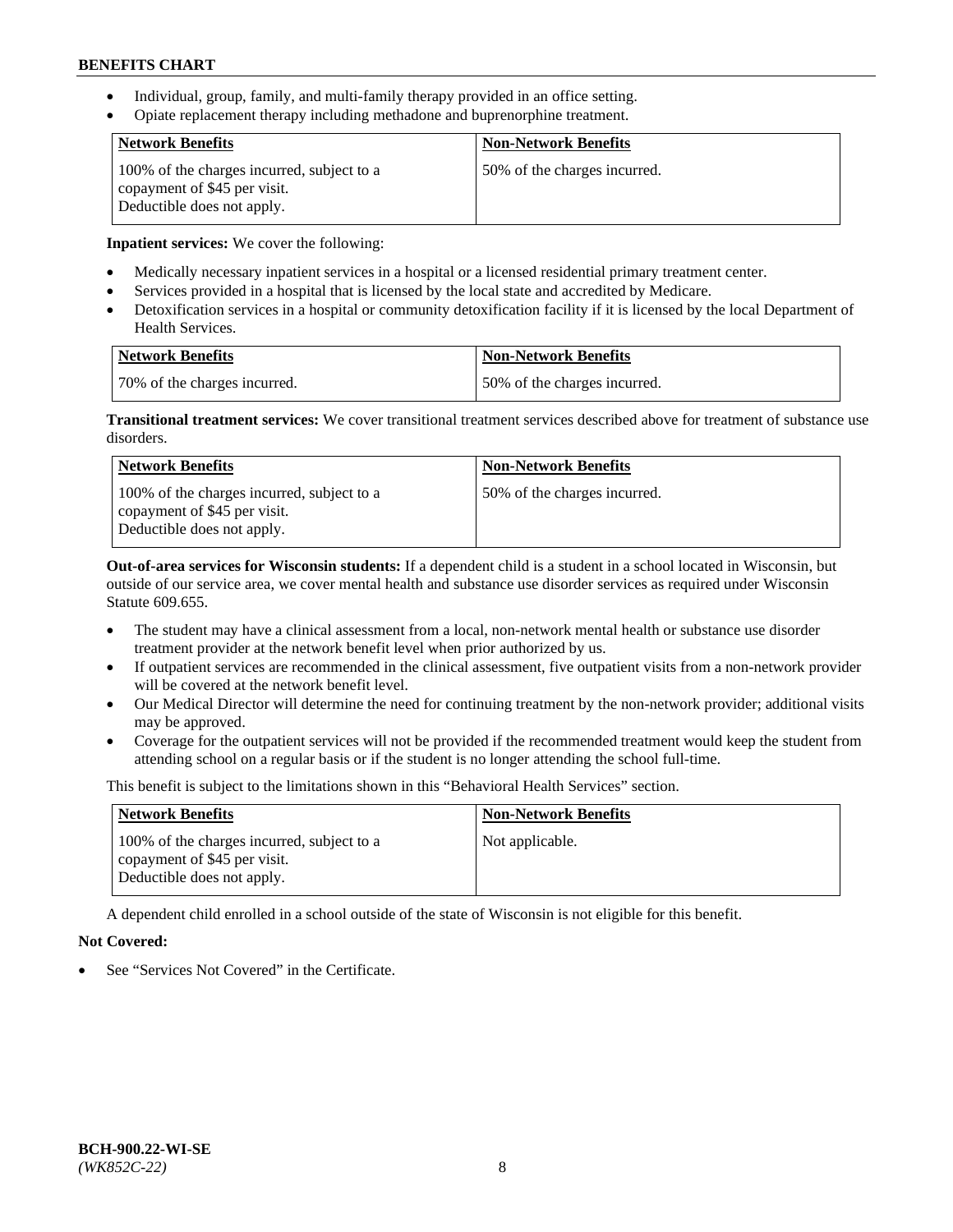# **CHIROPRACTIC SERVICES**

## **Covered Services:**

We cover chiropractic services for rehabilitative care. Chiropractic services are adjustments to any abnormal articulations of the human body, especially those of the spinal column, for the purpose of giving freedom of action to impinged nerves that may cause pain or deranged function.

Massage therapy which is performed in conjunction with other treatment/modalities by a chiropractor, is part of a prescribed treatment plan and is not billed separately is covered.

| <b>Network Benefits</b>                                                                                  | <b>Non-Network Benefits</b>  |
|----------------------------------------------------------------------------------------------------------|------------------------------|
| 100% of the charges incurred, subject to a<br>copayment of \$45 per visit.<br>Deductible does not apply. | 50% of the charges incurred. |

## **Not Covered:**

- Massage therapy for the purpose of comfort or convenience of the Insured.
- See "Services Not Covered" in the Certificate.

# **CLINICAL TRIALS**

## **Covered Services:**

We cover certain routine services if you participate in a Phase I, Phase II, Phase III or Phase IV approved clinical trial that is conducted in relation to the prevention, detection, or treatment of cancer or other life-threatening disease or condition as defined in the Affordable Care Act. Approved clinical trials include (1) federally funded trials when the study or investigation is approved or funded by any of the federal agencies defined in the Public Health Services Act, section 2709 (d) (1) (A); (2) the study or investigation is conducted under an investigational new drug application reviewed by the Food and Drug Administration; and (3) the study or investigation is a drug trial that is exempt from having such an investigational new drug application. We cover routine patient costs for services that would be eligible under the Certificate and this Benefits Chart if the service were provided outside of a clinical trial.

| Coverage level is same as corresponding Network                                                                                                                                                    | <b>Non-Network Benefits</b>                                                                                                                            |  |
|----------------------------------------------------------------------------------------------------------------------------------------------------------------------------------------------------|--------------------------------------------------------------------------------------------------------------------------------------------------------|--|
| Benefits, depending on type of service provided such as<br>Office Visits for Illness or Injury, Inpatient or<br>Inpatient or Outpatient Hospital Services.<br><b>Outpatient Hospital Services.</b> | Coverage level is same as corresponding<br>Non-Network Benefits, depending on type of service<br>provided such as Office Visits for Illness or Injury, |  |

## **Not Covered:**

- The investigative or experimental item, device or service itself.
- Items or services that are provided solely to satisfy data collection and analysis needs and that are not used in the direct clinical management of the patient.
- A service that is clearly inconsistent with widely accepted and established standards of care for a particular diagnosis.
- See "Services Not Covered" in the Certificate.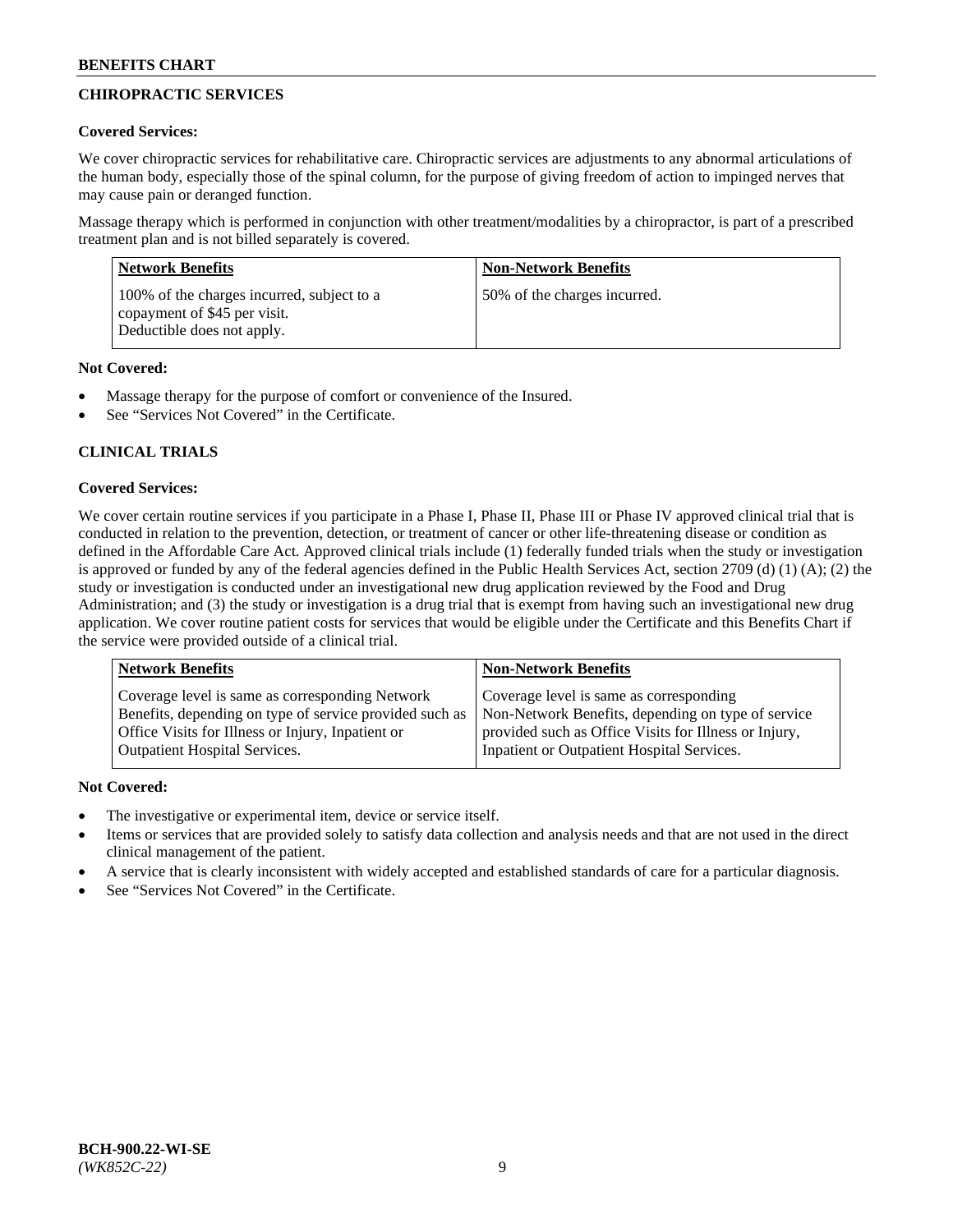# **DENTAL SERVICES**

## **Covered Services:**

We cover services as described below.

**Accidental dental services:** We cover dentally necessary services to treat and restore damage done to sound, natural, unrestored teeth as a result of an accidental injury. Coverage is for damage caused by external trauma to face and mouth only, not for cracked or broken teeth, which result from biting or chewing. We cover restorations, root canals, crowns and replacement of teeth lost that are directly related to the accident in which the Insured was involved. We cover initial exam, x-rays and palliative treatment including extractions, and other oral surgical procedures directly related to the accident. Subsequent treatment must be initiated within the specified time-frame and must be directly related to the accident. We do not cover restoration and replacement of teeth that are not "sound and natural" at the time of the accident.

Full mouth rehabilitations to correct occlusion (bite) and malocclusion (misaligned teeth not due to the accident) are not covered.

When an implant-supported dental prosthetic treatment is pursued, the accidental dental benefit will be applied to the prosthetic procedure. Benefits are limited to the amount that would be paid toward the placement of a removable dental prosthetic appliance that could be used in the absence of implant treatment. Care must be provided or pre-authorized by a HealthPartners dentist.

| Network Benefits             | <b>Non-Network Benefits</b>  |
|------------------------------|------------------------------|
| 70% of the charges incurred. | 50% of the charges incurred. |

For all accidental dental services, treatment and/or restoration must be initiated within six months of the date of the injury. Coverage is limited to the initial course of treatment and/or initial restoration. Services must be provided within 24 months of the date of injury to be covered.

## **Medical referral dental services**

**Medically necessary outpatient dental services:** We cover medically necessary outpatient dental services. Coverage is limited to dental services required for treatment of an underlying medical condition, e.g., removal of teeth to complete radiation treatment for cancer of the jaw, cysts and lesions.

| <b>Network Benefits</b>                                                                                  | <b>Non-Network Benefits</b>  |
|----------------------------------------------------------------------------------------------------------|------------------------------|
| 100% of the charges incurred, subject to a<br>copayment of \$45 per visit.<br>Deductible does not apply. | 50% of the charges incurred. |

**Medically necessary hospitalization and anesthesia for dental care:** We cover medically necessary hospitalization for dental care. This is limited to charges incurred by an Insured who: (1) is a child under age 5; (2) is severely disabled; (3) has a medical condition, and requires hospitalization or general anesthesia for dental care treatment; or (4) is a child between ages 5 and 12 and care in dental offices has been attempted unsuccessfully and usual methods of behavior modification have not been successful, or when extensive amounts of restorative care, exceeding four appointments, are required. Coverage is limited to facility and anesthesia charges. Oral surgeon/dentist professional fees are not covered. The following are examples, though not all-inclusive, of medical conditions which may require hospitalization for dental services: severe asthma, severe airway obstruction or hemophilia. Hospitalization required due to the behavior of the Insured or due to the extent of the dental procedure is not covered.

| <b>Network Benefits</b>      | Non-Network Benefits         |
|------------------------------|------------------------------|
| 70% of the charges incurred. | 50% of the charges incurred. |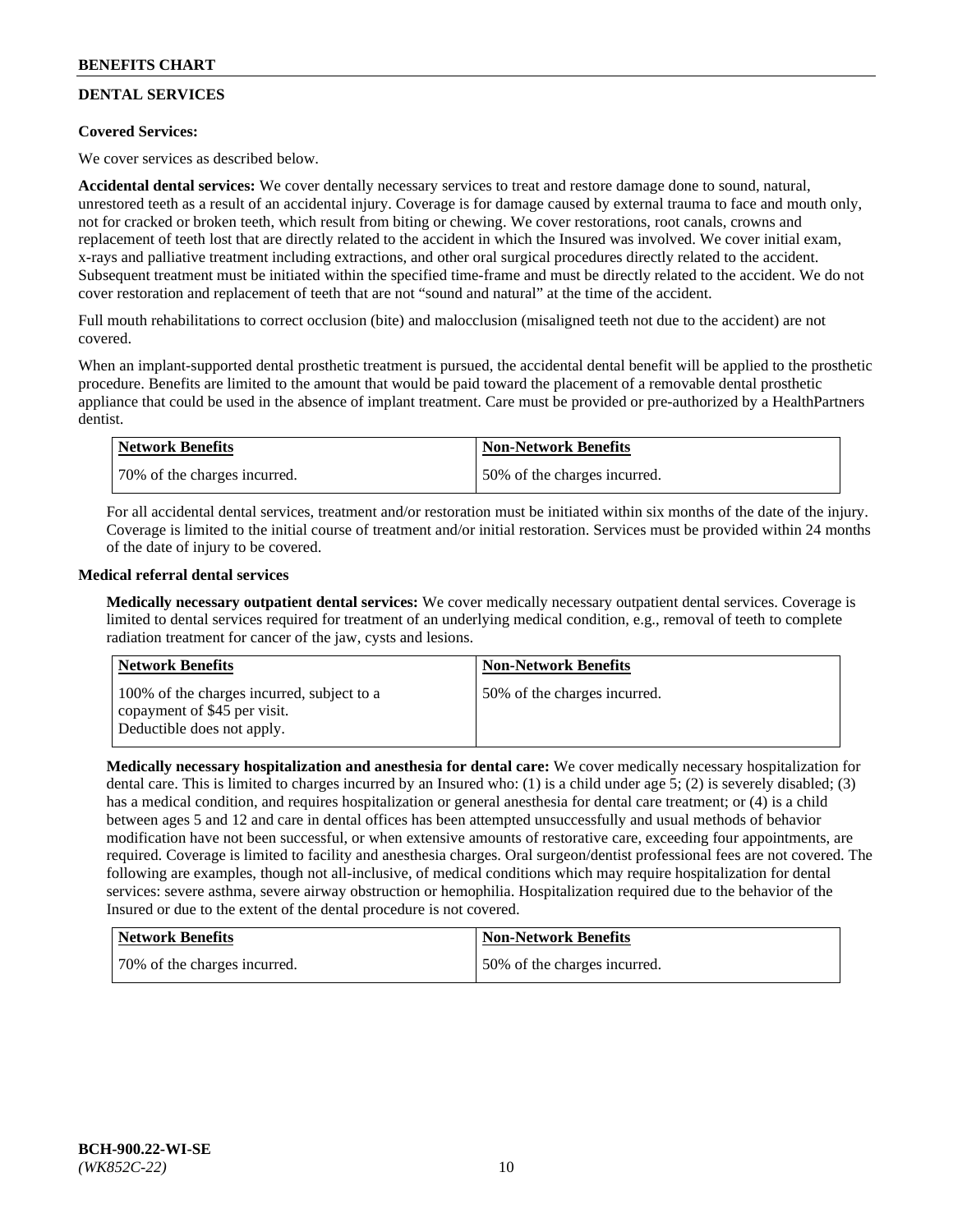**Medical complications of dental care:** We cover medical complications of dental care. Treatment must be medically necessary care and related to medical complications of non-covered dental care, including complications of the head, neck, or substructures.

| Network Benefits                                                                                         | <b>Non-Network Benefits</b>  |
|----------------------------------------------------------------------------------------------------------|------------------------------|
| 100% of the charges incurred, subject to a<br>copayment of \$45 per visit.<br>Deductible does not apply. | 50% of the charges incurred. |

**Oral surgery:** We cover oral surgery. Coverage is limited to treatment of medical conditions requiring oral surgery, such as treatment of oral neoplasm, non-dental cysts, fracture of the jaws, trauma of the mouth and jaws, and any other oral surgery procedures provided as medically necessary dental services.

| <b>Network Benefits</b>                                                                                  | <b>Non-Network Benefits</b>  |
|----------------------------------------------------------------------------------------------------------|------------------------------|
| 100% of the charges incurred, subject to a<br>copayment of \$45 per visit.<br>Deductible does not apply. | 50% of the charges incurred. |

**Treatment of cleft lip and cleft palate:** We cover treatment of cleft lip and cleft palate of a dependent child, including orthodontic treatment and oral surgery directly related to the cleft. Dental services which are not required for the treatment of cleft lip or cleft palate are not covered. If a dependent child covered under the Certificate and Benefits Chart is also covered under a dental plan which includes orthodontic services, that dental plan shall be considered primary for the necessary orthodontic services. Oral appliances are subject to the same copayment, conditions and limitations as durable medical equipment.

| <b>Network Benefits</b>                               | <b>Non-Network Benefits</b>                            |
|-------------------------------------------------------|--------------------------------------------------------|
| Coverage level is same as corresponding Network       | Coverage level is same as corresponding                |
| Benefits, depending on type of service provided, such | Non-Network Benefits, depending on type of service     |
| as Office Visits for Illness or Injury, Inpatient or  | provided, such as Office Visits for Illness or Injury, |
| <b>Outpatient Hospital Services.</b>                  | Inpatient or Outpatient Hospital Services.             |

**Treatment of temporomandibular disorder (TMD) and craniomandibular disorder (CMD):** We cover diagnostic procedures, surgical treatment and non-surgical treatment (including intraoral splint therapy devices) for temporomandibular disorder (TMD) and craniomandibular disorder (CMD), which is medically necessary care. Dental services which are not required to directly treat TMD or CMD are not covered.

| <b>Network Benefits</b>                                                                                  | <b>Non-Network Benefits</b>  |
|----------------------------------------------------------------------------------------------------------|------------------------------|
| 100% of the charges incurred, subject to a<br>copayment of \$45 per visit.<br>Deductible does not apply. | 50% of the charges incurred. |

## **Not Covered:**

- Dental treatment, procedures or services not listed in this Benefits Chart.
- Accident-related dental services if treatment is: (1) provided to teeth which are not sound and natural; (2) to teeth which have been restored; (3) initiated beyond six months from the date of the injury; (4) received beyond the initial treatment or restoration; or (5) received beyond 24 months from the date of injury.
- Oral surgery to remove wisdom teeth.
- Orthognathic treatment or procedures and all related services.
- See "Services Not Covered" in the Certificate.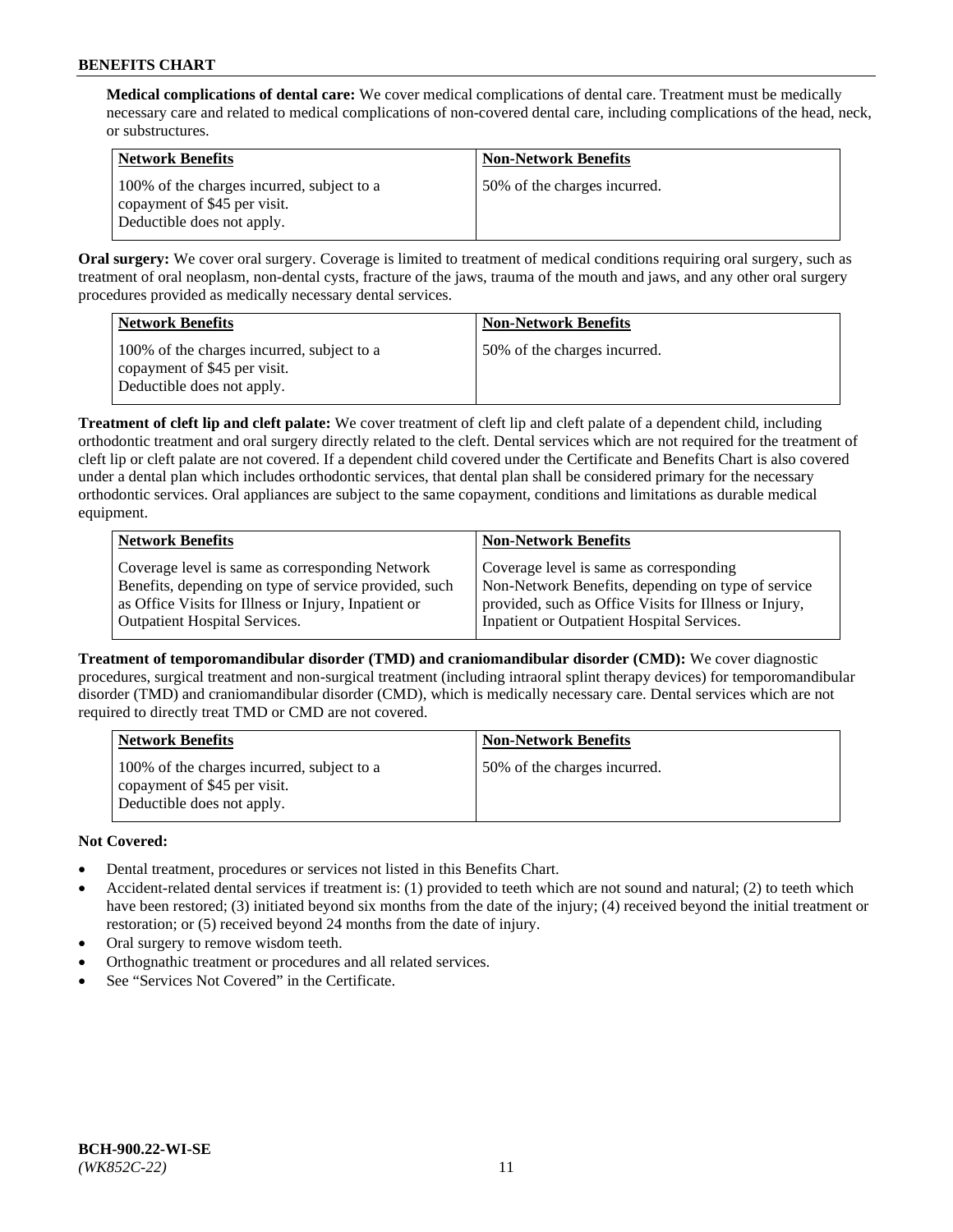## **DIABETES AND HYPERTENSION DISEASE MANAGEMENT PROGRAM**

### **Covered Services:**

If you meet criteria for coverage, you may qualify for the Diabetes and/or Hypertension Disease Management Program.

The program covers group health coaching which focuses on weight loss, exercise, behavior modification and health education through Omada Health.

| <b>Network Benefits</b>                                     | <b>Non-Network Benefits</b> |
|-------------------------------------------------------------|-----------------------------|
| 100% of the charges incurred.<br>Deductible does not apply. | Not applicable.             |

### **Not Covered:**

See "Services Not Covered" in the Certificate.

## **DIABETIC EQUIPMENT AND SUPPLIES**

## **Covered Services:**

We cover physician prescribed medically appropriate and necessary drugs and supplies used in the management and treatment of diabetes for Insureds with gestational, Type I or Type II diabetes including durable diabetic equipment and disposable supplies, as described below.

Certain items are only covered if your condition meets our coverage criteria and obtained through an authorized vendor. For more information on what we cover and any prior authorization requirements, call Member Services or log on to your "*my*HealthPartners" account at [healthpartners.com.](http://www.healthpartners.com/)

Insulin and medications for diabetes are covered as outpatient drugs under the "Prescription Drug Services" section.

**Pumps and pump supplies.** These include diabetic insulin pumps, diabetic infusion pumps and infusion pump supplies such as infusion sets, tubing, connectors and syringe reservoirs.

| <b>Network Benefits</b>                                                                     | <b>Non-Network Benefits</b>  |
|---------------------------------------------------------------------------------------------|------------------------------|
| Pumps received at a pharmacy:<br>70% of the charges incurred.<br>Deductible does not apply. | 50% of the charges incurred. |
| Pumps received from a non-pharmacy<br>approved vendor:<br>70% of the charges incurred.      |                              |

#### **All other durable equipment and diabetic supplies**

Durable Diabetic Equipment and Supplies. These include continuous glucose monitoring system (CGMS), transmitter, sensors and receivers, diabetic blood glucose monitors and control/calibrating solutions (for checking accuracy or testing equipment and test strips).

Disposable Diabetic Supplies. These are one-time use supplies, including syringes, lancets, lancet devices, blood and urine ketone test strips, and needles.

Certain diabetic supplies and equipment must be purchased at a pharmacy.

| <b>Network Benefits</b>                                                                                              | <b>Non-Network Benefits</b>  |  |
|----------------------------------------------------------------------------------------------------------------------|------------------------------|--|
| If received through a pharmacy:<br>70% of the charges incurred.<br>Deductible does not apply.                        | 50% of the charges incurred. |  |
| If received through a non-pharmacy provider:<br>70% of the charges incurred if purchased from an<br>approved vendor. |                              |  |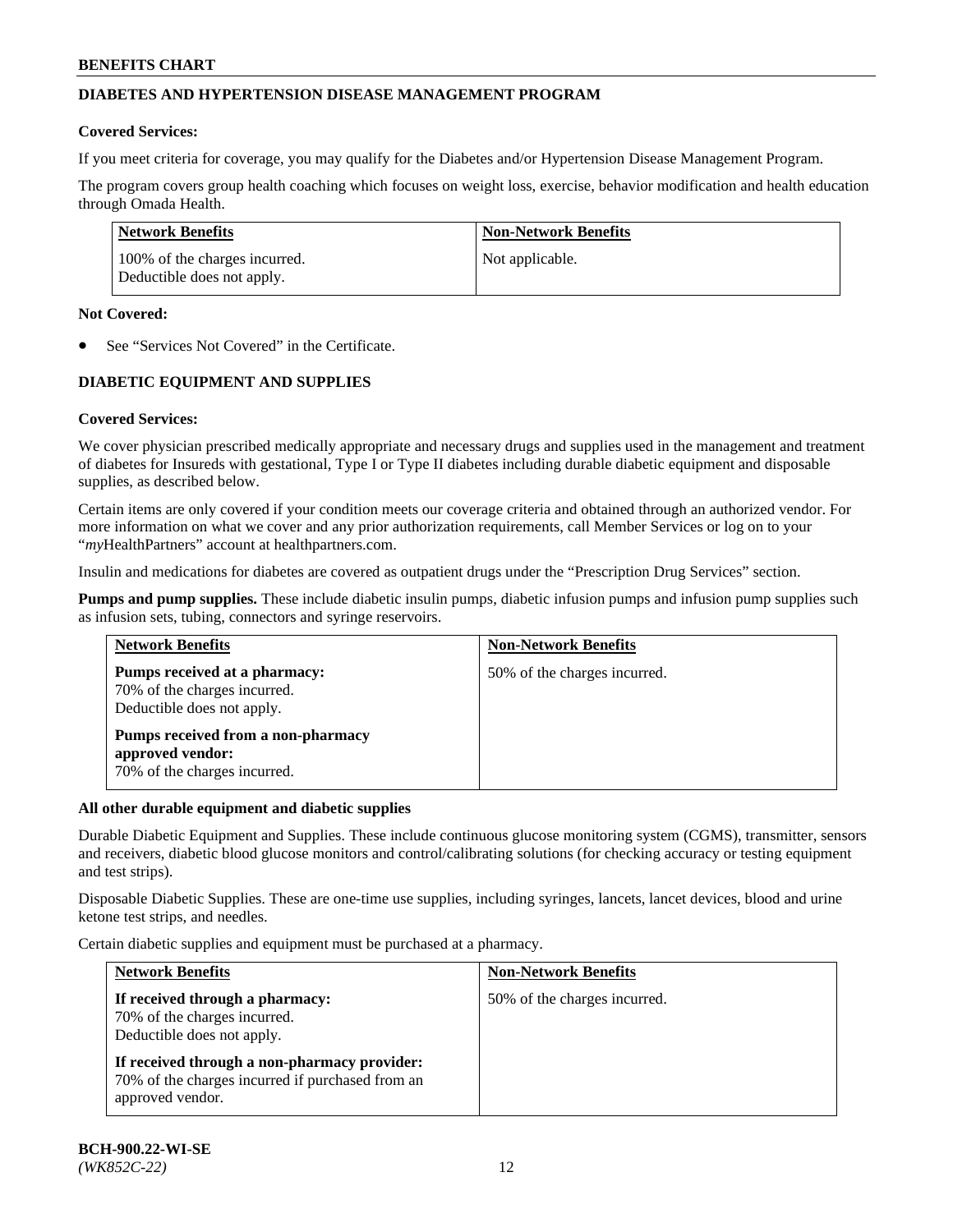### **Limitations:**

- No more than a 93-day supply of diabetic supplies are covered and dispensed at a time.
- We require that certain diabetic supplies and equipment be purchased at a pharmacy.
- Diabetic supplies and equipment are limited to certain models and brands.
- Durable medical equipment and supplies must be obtained from or repaired by approved vendors.
- Covered services and supplies are based on established medical policies which are subject to periodic review and modification by the medical directors. Our coverage policy for diabetic supplies includes information on our required models and brands. These medical policies (medical coverage criteria) are available by calling Member Services, or logging on to your "myHealthPartners" account at [healthpartners.com.](http://www.healthpartners.com/)

## **Not Covered:**

- Replacement or repair of any covered items, if the items are (i) damaged or destroyed by misuse, abuse or carelessness, (ii) lost; or (iii) stolen.
- Duplicate or similar items.
- Labor and related charges for repair of any covered items which are more than the cost of replacement by an approved vendor.
- Batteries for monitors and equipment.
- Sales tax, mailing, delivery charges, service call charges.
- See "Services Not Covered" in the Certificate.

## **DIAGNOSTIC IMAGING SERVICES**

### **Covered Services:**

We cover diagnostic imaging, when ordered by a provider and provided in a clinic or outpatient hospital facility.

For Network Benefits, non-emergent, scheduled outpatient Magnetic Resonance Imaging (MRI) and Computed Tomography (CT) must be provided at a designated facility. Your physician or facility will obtain or verify prior authorization for these services, as needed.

We cover services provided in a clinic or outpatient hospital facility. To see the benefit level for inpatient hospital or skilled nursing facility services, see benefits under "Inpatient Hospital and Skilled Nursing Facility Services".

## **Outpatient magnetic resonance imaging (MRI) and computed tomography (CT)**

| <b>Network Benefits</b>      | <b>Non-Network Benefits</b>  |
|------------------------------|------------------------------|
| 70% of the charges incurred. | 50% of the charges incurred. |

#### **All other outpatient diagnostic imaging services**

#### **Services for illness or injury**

| <b>Network Benefits</b>      | Non-Network Benefits         |
|------------------------------|------------------------------|
| 70% of the charges incurred. | 50% of the charges incurred. |

#### **Preventive services (MRI/CT procedures are not considered preventive)**

Diagnostic imaging services associated with preventive services are covered at the benefit level shown in the "Preventive Services" section of this Benefits Chart.

## **Not Covered:**

See "Services Not Covered" in the Certificate.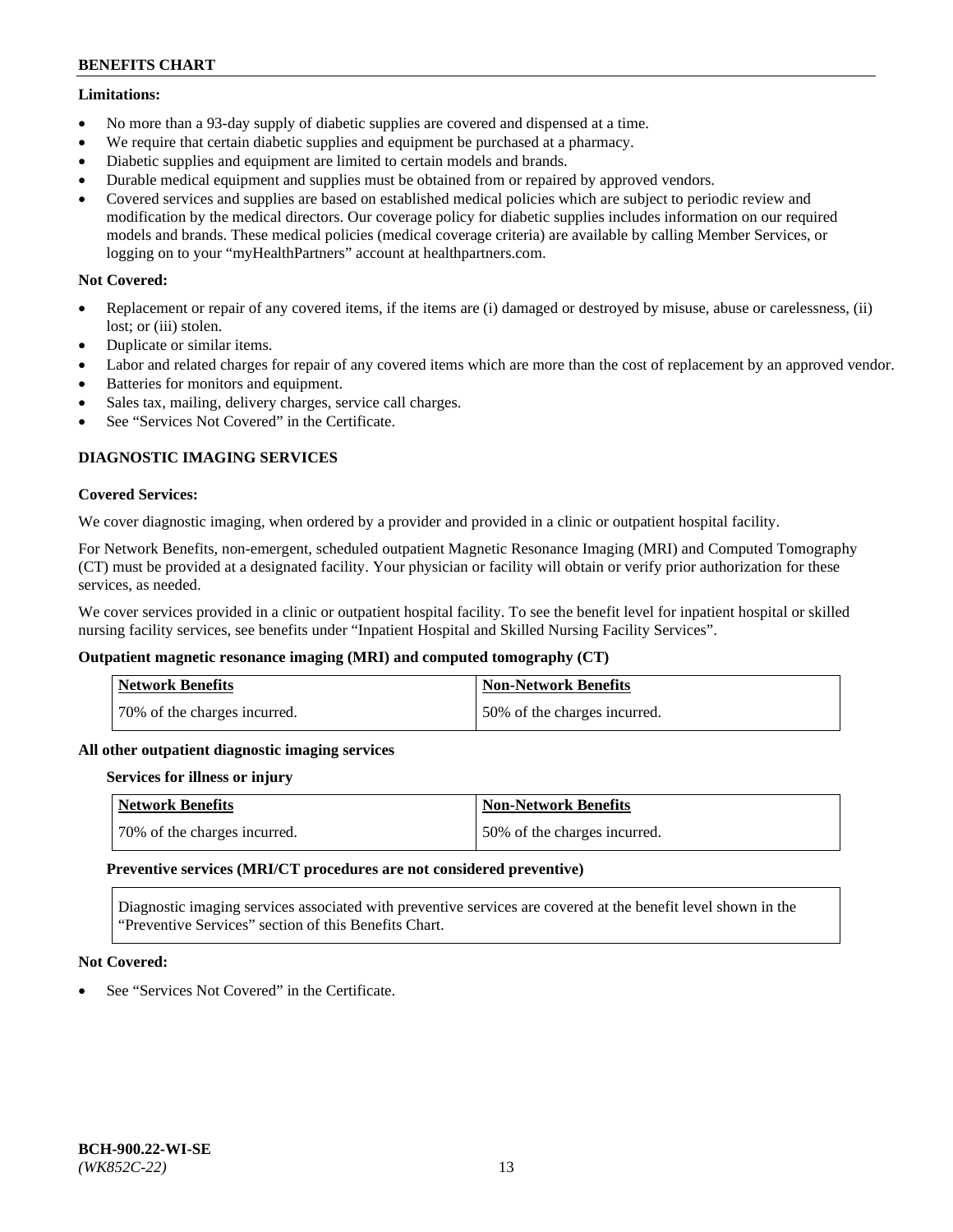# **DURABLE MEDICAL EQUIPMENT, PROSTHETICS, ORTHOTICS AND SUPPLIES**

### **Covered Services:**

We cover equipment and services, as described below.

We cover durable medical equipment and services, prosthetics, orthotics and supplies, subject to the limitations below, including certain disposable supplies and enteral feedings.

We cover external hearing aids, cochlear implants, and related treatment prescribed by a physician or by a licensed audiologist for Insureds under 18 years of age who have hearing loss.

We also cover basic hearing aids for Insureds age 18 or older for the correction of a hearing impairment.

Osseointegrated or bone-anchored hearing aids are only covered for Insureds who have hearing loss that is not correctable by any other procedure.

Hearing aids are limited to one basic, standard hearing aid for each ear every three years.

A basic hearing aid is defined as a hearing device that consists of a microphone, amplifier, volume control, battery and receiver, which is up to date using the latest technology. It does not include upgrades above and beyond the functionality of a basic hearing aid, including, but not limited to, hearing improvements for group settings, background noise, Bluetooth/remote control functionality, or extended warranties. Charges for upgrades above the cost of a basic, standard hearing aid are not covered.

Diabetic equipment and supplies are covered under the "Diabetic Equipment and Supplies" section.

### **Special dietary treatment for phenylketonuria (PKU) if it meets our medical coverage criteria**

| <b>Network Benefits</b>                                    | <b>Non-Network Benefits</b>  |
|------------------------------------------------------------|------------------------------|
| 70% of the charges incurred.<br>Deductible does not apply. | 50% of the charges incurred. |

### **Oral amino acid based elemental formula if it meets our medical coverage criteria**

| Network Benefits             | <b>Non-Network Benefits</b>  |
|------------------------------|------------------------------|
| 70% of the charges incurred. | 50% of the charges incurred. |

#### **All other durable medical equipment, prosthetics, orthotics and supplies**

| <b>Network Benefits</b>      | <b>Non-Network Benefits</b>  |
|------------------------------|------------------------------|
| 70% of the charges incurred. | 50% of the charges incurred. |

## **Limitations:**

Coverage of durable medical equipment is limited by the following:

- Payment will not exceed the cost of an alternate piece of equipment or service that is effective and medically necessary.
- For prosthetic benefits, other than oral appliances for cleft lip and cleft palate, payment will not exceed the cost of an alternate piece of equipment or service that is effective, medically necessary and enables Insureds to conduct standard activities of daily living.
- We reserve the right to determine if an item will be approved for rental vs. purchase.
- Durable medical equipment and supplies must be obtained from or repaired by approved vendors.
- Covered services and supplies are based on established medical policies which are subject to periodic review and modification by the medical or dental directors. Our medical policy for diabetic supplies includes information on our required models and brands. These medical policies (medical coverage criteria) are available by calling Member Services, or logging on to your "*my*HealthPartners" account a[t healthpartners.com.](http://www.healthpartners.com/)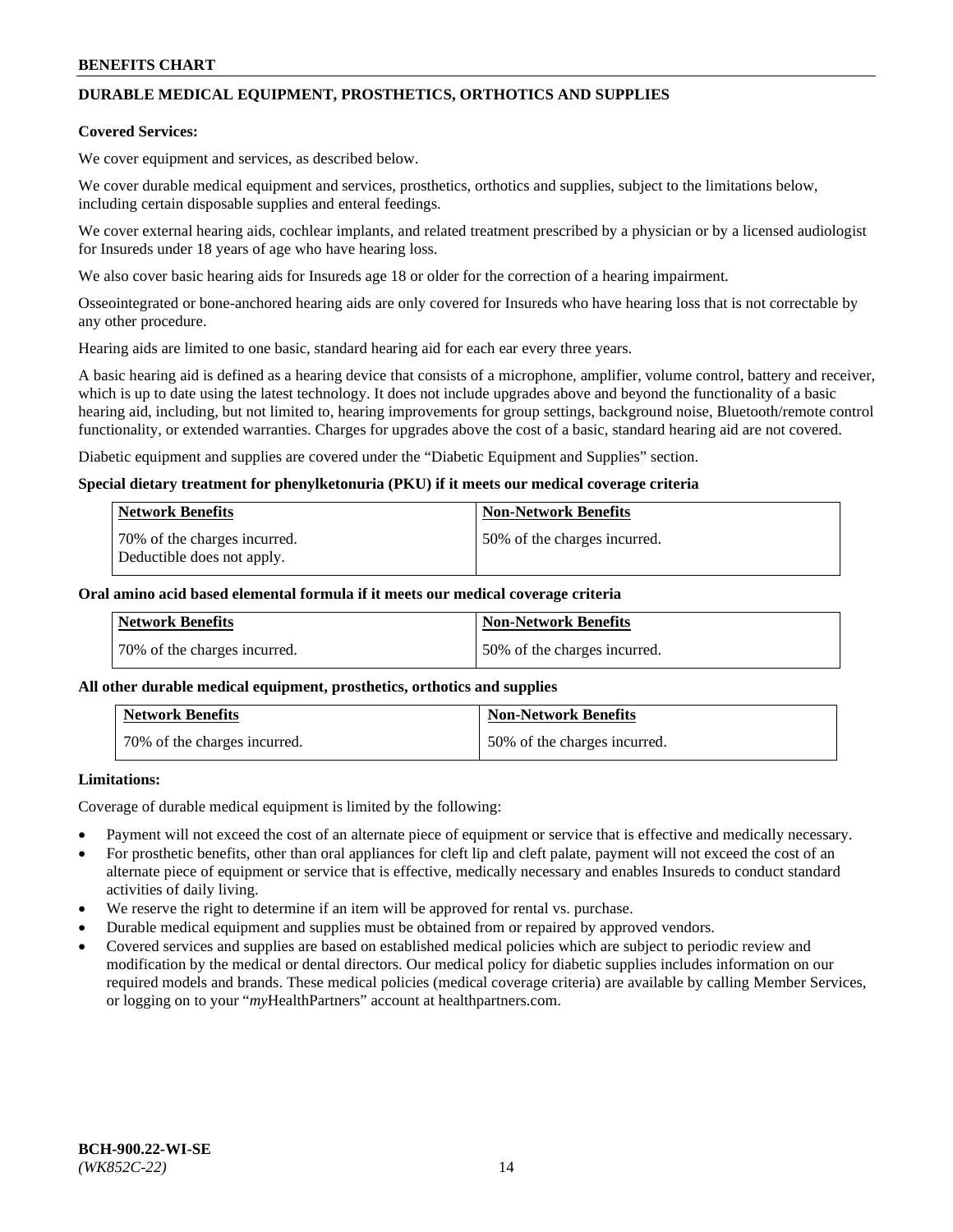## **Not Covered:**

Items which are not eligible for coverage include, but are not limited to:

- Replacement or repair of any covered items, if the items are (i) damaged or destroyed by misuse, abuse or carelessness, (ii) lost; or (iii) stolen.
- Duplicate or similar items.
- Labor and related charges for repair of any covered items which are more than the cost of replacement by an approved vendor.
- Sales tax, mailing, delivery charges, service call charges.
- Items which are primarily educational in nature or for hygiene, vocation, comfort, convenience or recreation.
- Communication aids or devices: equipment to create, replace or augment communication abilities including, but not limited to, speech processors, receivers, communication boards, or computer or electronic assisted communication.
- Implantable and osseointegrated or bone-anchored hearing aids and their fitting, except as specifically described in this Benefits Chart. This exclusion does not apply to cochlear implants.
- Eyeglasses, contact lenses and their fitting, measurement and adjustment, except as specifically described in this Benefits Chart.
- Hair prostheses (wigs).
- Household equipment which primarily has customary uses other than medical, such as, but not limited to, exercise cycles, air purifiers, central or unit air conditioners, water purifiers, non-allergenic pillows, mattresses or waterbeds.
- Household fixtures including, but not limited to, escalators or elevators, ramps, swimming pools and saunas.
- Modifications to the structure of the home including, but not limited to, wiring, plumbing or charges for installation of equipment.
- Vehicle, car or van modifications including, but not limited to, hand brakes, hydraulic lifts and car carrier.
- Rental equipment while owned equipment is being repaired by non-contracted vendors, beyond one month rental of medically necessary equipment.
- Other equipment and supplies, including but not limited to assistive devices, that we determine are not eligible for coverage.
- See "Services Not Covered" in the Certificate.

## **EMERGENCY AND URGENTLY NEEDED CARE SERVICES**

#### **Covered Services:**

We cover services for emergency care and urgently needed care if the services are otherwise eligible for coverage under the Certificate.

**Urgently needed care.** These are services to treat an unforeseen illness or injury that:

- are required in order to prevent a serious deterioration in your health; and
- cannot be delayed until the next available clinic or office hours.

| <b>Network Benefits</b>                                                                                  | <b>Non-Network Benefits</b> |
|----------------------------------------------------------------------------------------------------------|-----------------------------|
| 100% of the charges incurred, subject to a<br>copayment of \$45 per visit.<br>Deductible does not apply. | See Network Benefits.       |

**Emergency care.** These are services to treat:

- the sudden, unexpected onset of illness or injury which, if left untreated or unattended until the next available clinic or office hours, would result in hospitalization; or
- a condition requiring professional health services immediately necessary to preserve life or stabilize health.

Emergency care includes emergency services as defined in Division BB, Title I, Section 102 of the Consolidated Appropriations Act of 2021.

When reviewing claims for coverage of emergency services, our medical director will take into consideration a reasonable layperson's belief that the circumstances required immediate medical care that could not wait until the next working day or next available clinic appointment.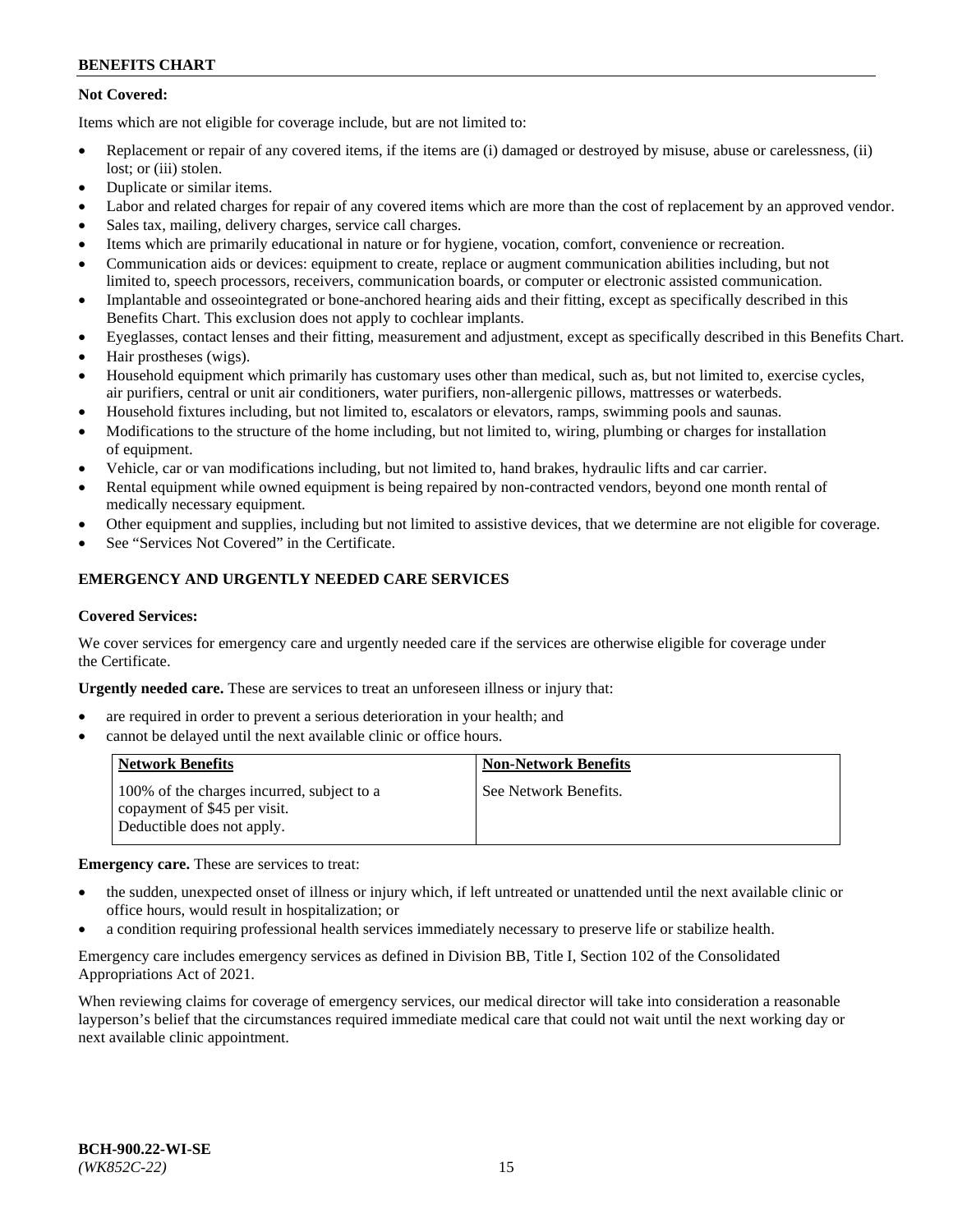### **Emergency care in a hospital emergency room, including professional services of a physician**

| <b>Network Benefits</b>      | <b>Non-Network Benefits</b> |
|------------------------------|-----------------------------|
| 70% of the charges incurred. | See Network Benefits.       |

### **Inpatient emergency care in a hospital**

| <b>Network Benefits</b>      | <b>Non-Network Benefits</b> |
|------------------------------|-----------------------------|
| 70% of the charges incurred. | See Network Benefits.       |

### **Not Covered:**

• See "Services Not Covered" in the Certificate.

## **GENE THERAPY**

## **Covered Services:**

We cover gene therapy treatment if it meets our medical coverage criteria.

| <b>Network Benefits</b>                                                                                                                                                                                 | <b>Non-Network Benefits</b> |
|---------------------------------------------------------------------------------------------------------------------------------------------------------------------------------------------------------|-----------------------------|
| Coverage level is same as corresponding Network<br>Benefits, depending on type of service provided such as<br>Office Visits for Illness or Injury, Inpatient or<br><b>Outpatient Hospital Services.</b> | No coverage.                |

### **Limitations:**

- Gene therapy must be provided by a designated provider.
- Specific types of gene therapy are limited to therapies and conditions specified in our medical coverage criteria.

## **Not Covered:**

• See "Services Not Covered" in the Certificate.

## **HEALTH EDUCATION**

## **Covered Services:**

We cover education for preventive services and education for the management of chronic health problems (such as diabetes).

| <b>Network Benefits</b>                                     | <b>Non-Network Benefits</b>  |
|-------------------------------------------------------------|------------------------------|
| 100% of the charges incurred.<br>Deductible does not apply. | 50% of the charges incurred. |

#### **Not Covered:**

• See "Services Not Covered" in the Certificate.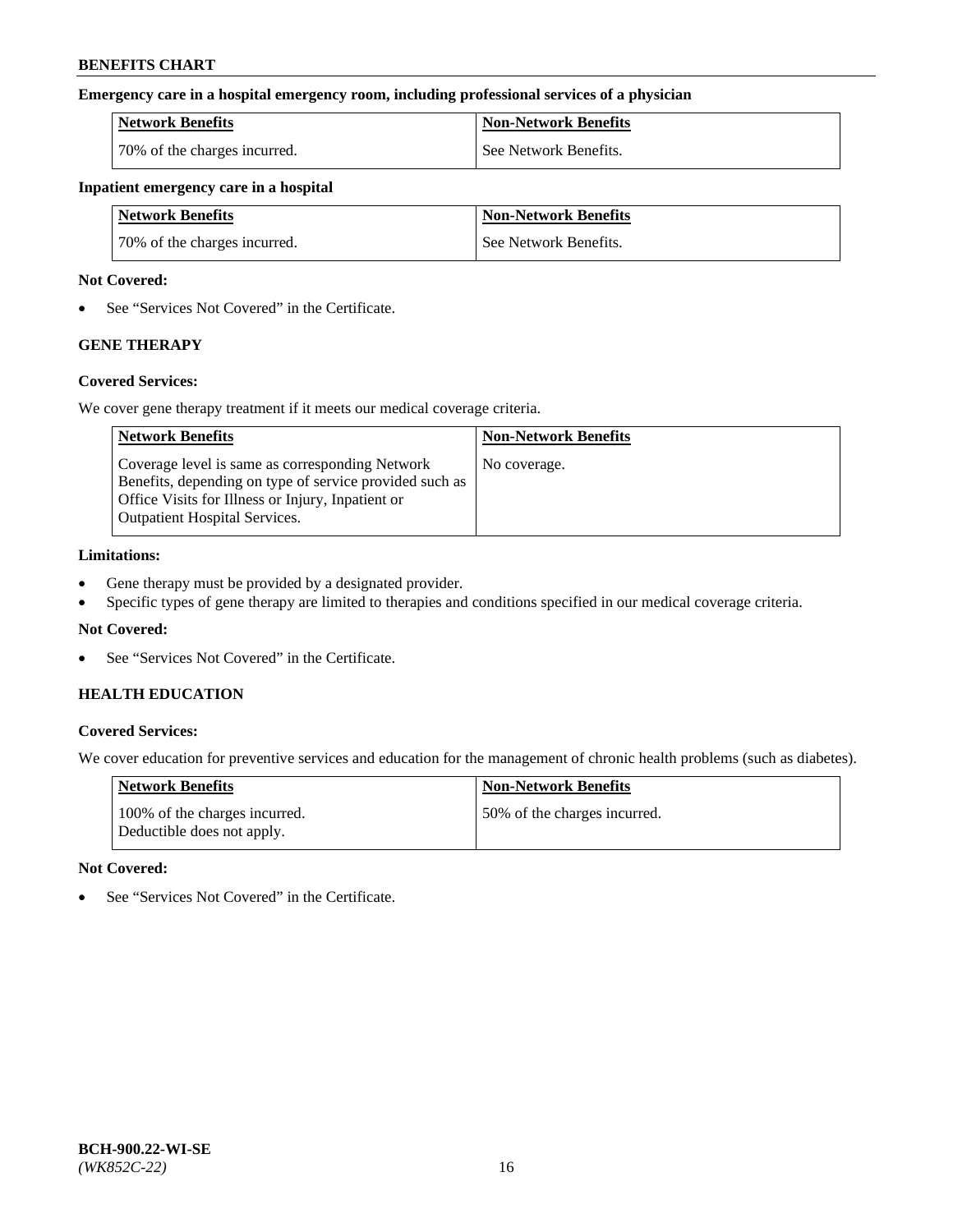## **HOME-BASED COMPREHENSIVE HEALTH RISK ASSESSMENT**

### **Covered Services:**

If you meet our criteria for coverage, you may qualify for our home-based comprehensive health risk assessment program. The program covers a health assessment with a designated nurse practitioner.

| Network Benefits                                            | <b>Non-Network Benefits</b> |
|-------------------------------------------------------------|-----------------------------|
| 100% of the charges incurred.<br>Deductible does not apply. | No coverage.                |

### **Not Covered:**

See "Services Not Covered" in the Certificate.

## **HOME HEALTH SERVICES**

### **Covered Services:**

We cover skilled nursing services, physical therapy, occupational therapy, speech therapy, respiratory therapy and other therapeutic services, non-routine prenatal and postnatal services, routine postnatal well child visits as described in our medical coverage criteria, phototherapy services for newborns, home health aide services and other eligible home health services when provided in your home, if you are homebound (i.e., unable to leave home without considerable effort due to a medical condition). Lack of transportation does not constitute homebound status. For phototherapy services for newborns and high risk prenatal services, supplies and equipment are included.

We cover total parenteral nutrition/intravenous ("TPN/IV") therapy, equipment, supplies and drugs in connection with IV therapy. IV line care kits are covered under Durable Medical Equipment.

We cover palliative care benefits. Palliative care includes symptom management, education and establishing goals of care. We waive the requirement that you be homebound for a limited number of home visits for palliative care (as shown in this Benefits Chart), if you have a life-threatening, non-curable condition which has a prognosis of survival of two years or less. Additional palliative care visits are eligible under the home health services benefit if you are homebound and meet all other requirements defined in this section.

You do not need to be homebound to receive total parenteral nutrition/intravenous ("TPN/IV") therapy.

Home health services are eligible and covered only when:

- medically necessary; and
- provided as rehabilitative care, terminal care or maternity care; and
- ordered by a physician, and included in the written home care plan.

### **Physical therapy, occupational therapy, speech therapy, respiratory therapy, home health aide services and palliative care**

| <b>Network Benefits</b>                                                                                  | <b>Non-Network Benefits</b>  |
|----------------------------------------------------------------------------------------------------------|------------------------------|
| 100% of the charges incurred, subject to a<br>copayment of \$45 per visit.<br>Deductible does not apply. | 50% of the charges incurred. |

If more than one home health visit occurs in a day, a separate copayment applies to each. For example, if an occupational therapist and a physical therapist visit an Insured in the same day, a separate copayment will be charged for each visit.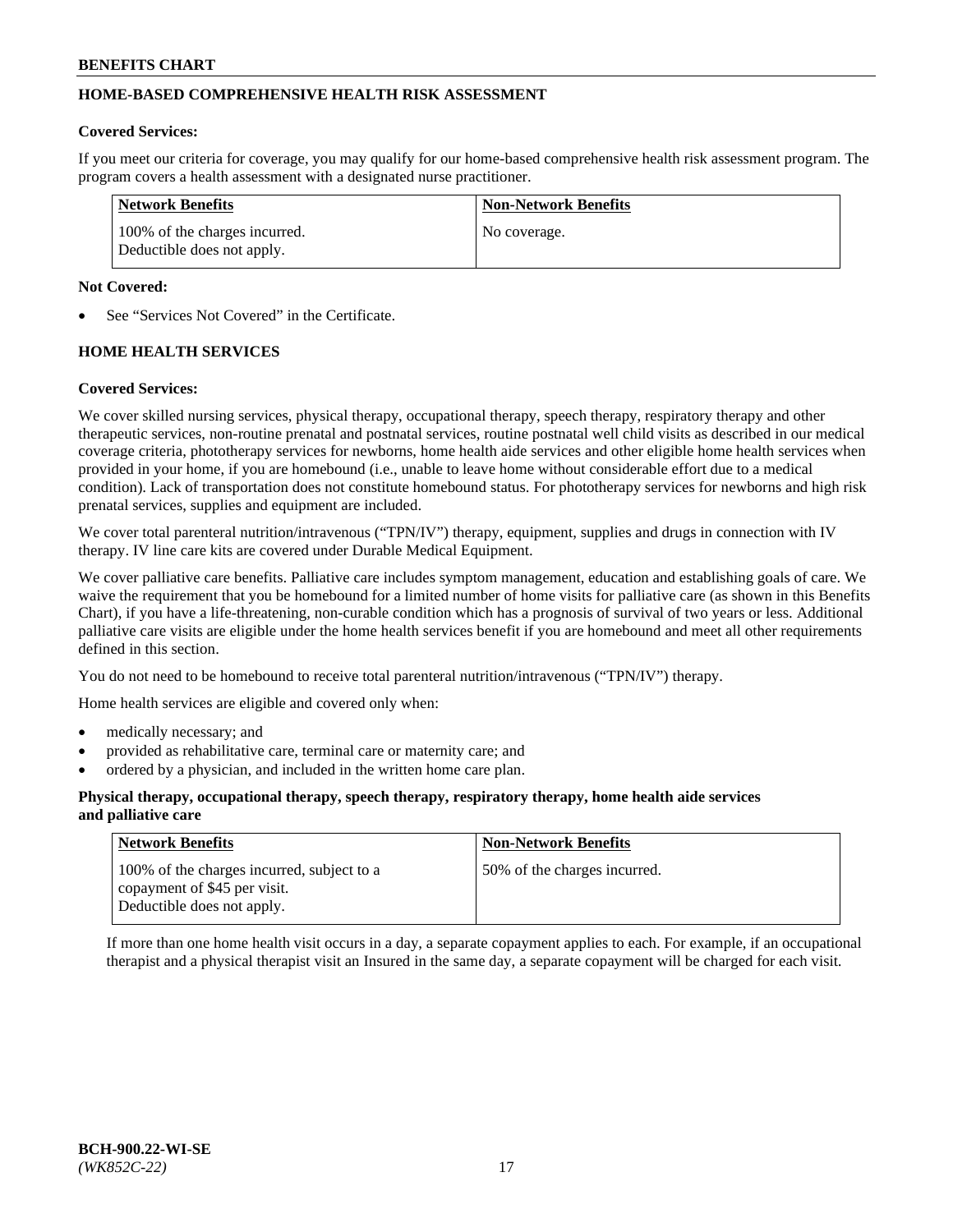## **TPN/IV therapy, skilled nursing services, non-routine prenatal/postnatal services, and phototherapy**

| <b>Network Benefits</b>                                     | <b>Non-Network Benefits</b>  |
|-------------------------------------------------------------|------------------------------|
| 100% of the charges incurred.<br>Deductible does not apply. | 50% of the charges incurred. |

Each 24-hour visit (or shifts up to 24-hour visits) equals one visit and counts toward the Maximum visits for all other services shown below. Any visit that lasts less than 24 hours regardless of the length of the visit, will count as one visit toward the Maximum visits for all other services shown below. All visits must be medically necessary and benefit eligible.

### **Routine postnatal well child visit**

| Network Benefits                                            | <b>Non-Network Benefits</b>  |
|-------------------------------------------------------------|------------------------------|
| 100% of the charges incurred.<br>Deductible does not apply. | 50% of the charges incurred. |

### **Maximum visits for palliative care**

If you are eligible to receive palliative care in the home and you are not homebound, there is a maximum of 12 visits per calendar year.

## **Maximum visits for all services other than palliative care**

| Network Benefits               | <b>Non-Network Benefits</b>  |
|--------------------------------|------------------------------|
| 1.60 visits per calendar year. | 30 visits per calendar year. |

Each visit provided under the Network Benefits and Non-Network Benefits counts toward the maximums shown under both Maximum visits sections. The routine postnatal well child visits do not count toward the visit limit.

### **Limitations:**

- Home health services are not provided as a substitute for a primary caregiver in the home or as relief (respite) for a primary caregiver in the home. We will not reimburse family members or residents in your home for the above services.
- A service shall not be considered a skilled nursing service merely because it is performed by, or under the direct supervision of, a licensed nurse. Where a service (such as tracheotomy suctioning or ventilator monitoring) or like services, can be safely and effectively performed by a non-medical person (or self-administered), without the direct supervision of a licensed nurse, the service shall not be regarded as a skilled nursing service, whether or not a skilled nurse actually provides the service. The unavailability of a competent person to provide a non-skilled service shall not make it a skilled service when a skilled nurse provides it. Only the skilled nursing component of so-called "blended" services (i.e. services which include skilled and non-skilled components) are covered under this Benefits Chart.

## **Not Covered:**

- Financial or legal counseling services.
- Housekeeping or meal services in your home.
- Private duty nursing services.
- Services provided by a family member or enrollee, or a resident in the enrollee's home.
- Vocational rehabilitation and recreational or educational therapy. Recreation therapy is therapy provided solely for the purpose of recreation, including, but not limited to: (a) requests for physical therapy or occupational therapy to improve athletic ability, and (b) braces or guards to prevent sports injuries.
- See "Services Not Covered" in the Certificate.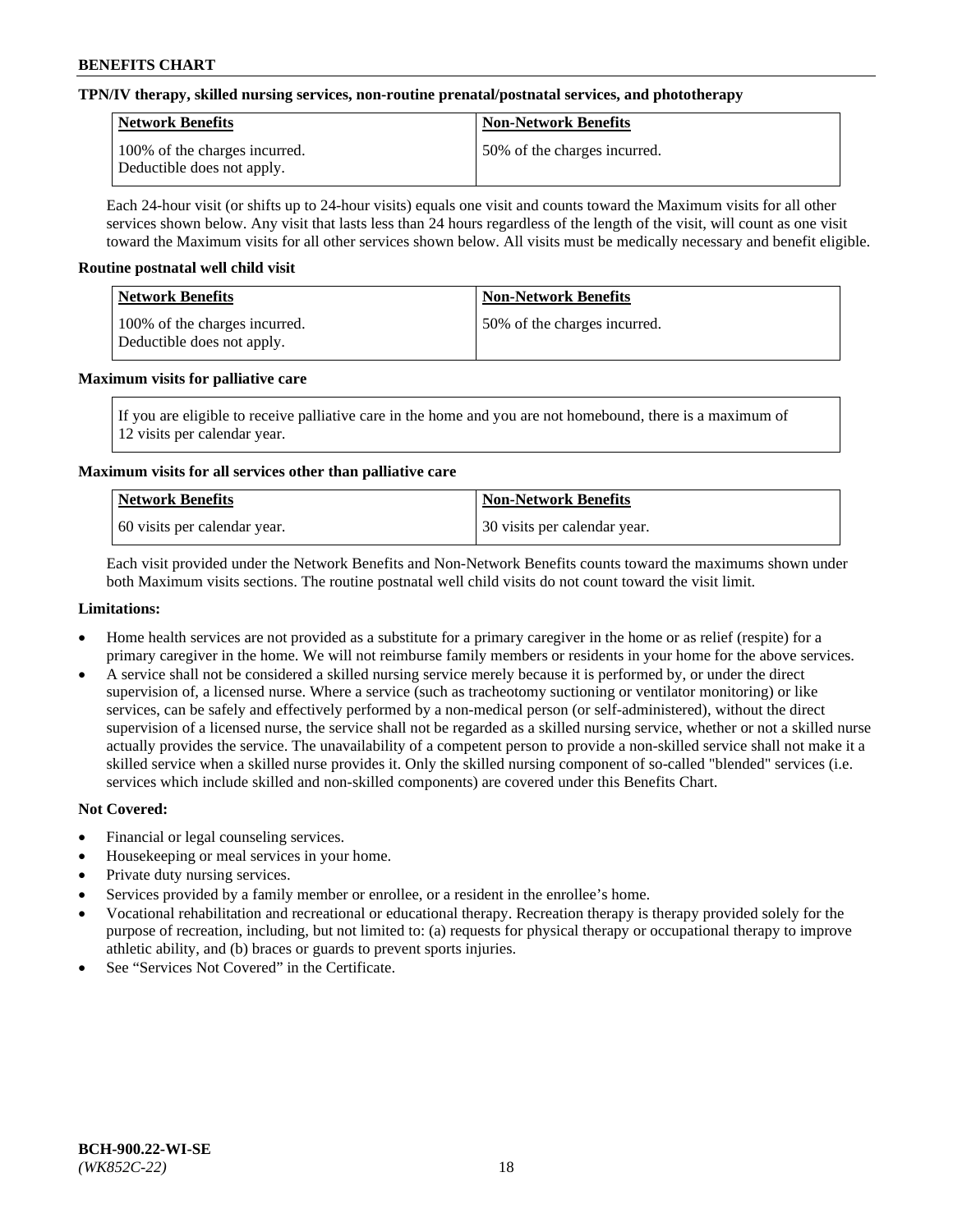## **HOME HOSPICE SERVICES**

### **Applicable Definitions:**

**Part-time.** This is up to two hours of service per day, more than two hours is considered continuous care.

**Continuous Care.** This is from two to twelve hours of service per day provided by a registered nurse, licensed practical nurse, or home health aide, during a period of crisis in order to maintain a terminally ill patient at home.

**Appropriate Facility.** This is a nursing home, hospice residence, or other inpatient facility.

**Custodial Care Related to Hospice Services.** This means providing assistance in the activities of daily living and the care needed by a terminally ill patient which can be provided by primary caregiver (i.e., family member or friend) who is responsible for the patient's home care.

## **Covered Services:**

**Home hospice program.** We cover the services described below if you are terminally ill and accepted as a home hospice program participant. You must meet the eligibility requirements of the program, and elect to receive services through the home hospice program. The services will be provided in your home, with inpatient care available when medically necessary as described below. If you elect to receive hospice services, you do so in lieu of curative treatment for your terminal illness for the period you are enrolled in the home hospice program.

**Eligibility:** In order to be eligible to be enrolled in the home hospice program, you must: (1) be a terminally ill patient (prognosis of six months or less); (2) have chosen a palliative treatment focus (i.e., emphasizing comfort and supportive services rather than treatment attempting to cure the disease or condition); and (3) continue to meet the terminally ill prognosis as reviewed by our medical director or his or her designee over the course of care. You may withdraw from the home hospice program at any time.

**Eligible services:** Hospice services include the following services provided in accordance with an approved hospice treatment plan.

- Home health services:
	- Part-time care provided in your home by an interdisciplinary hospice team (which may include a physician, nurse, social worker, and spiritual counselor) and medically necessary home health services are covered.
	- o One or more periods of continuous care in your home or in a setting which provides day care for pain or symptom management, when medically necessary, will be covered.
	- Inpatient services: We cover medically necessary inpatient services.
- Other services:
	- Respite care is covered for care in your home or in an appropriate facility, to give your primary caregivers (i.e., family members or friends) rest and/or relief when necessary in order to maintain a terminally ill patient at home.
	- o Medically necessary medications for pain and symptom management.
	- o Semi-electric hospital beds and other durable medical equipment are covered.
	- o Emergency and non-emergency care is covered.

| Network Benefits                                            | <b>Non-Network Benefits</b>  |
|-------------------------------------------------------------|------------------------------|
| 100% of the charges incurred.<br>Deductible does not apply. | 50% of the charges incurred. |

Respite care is limited to 5 days per episode, and respite care and continuous care combined are limited to 30 days.

## **Not Covered:**

- Financial or legal counseling services.
- Housekeeping or meal services in your home.
- Custodial or maintenance care related to hospice services, whether provided in the home or in a nursing home.
- Any service not specifically described as covered services under this home hospice services benefits.
- Any services provided by members of your family or residents in your home.
- See "Services Not Covered" in the Certificate.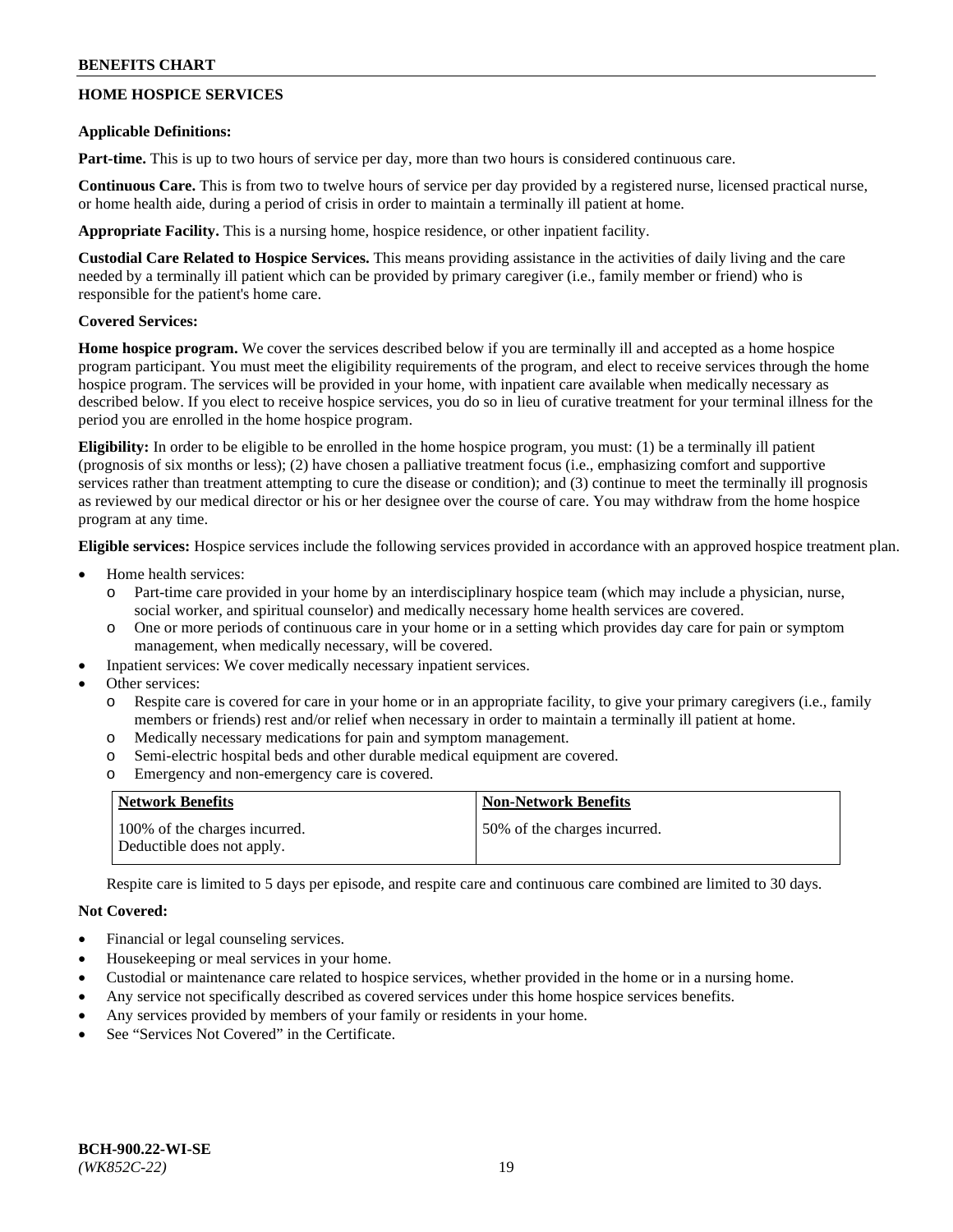## **HOSPITAL AND SKILLED NURSING FACILITY SERVICES**

#### **Covered Services:**

We cover services as described below.

### **Medical or surgical hospital services**

**Inpatient hospital services:** We cover the following medical or surgical services, for the treatment of acute illness or injury, which require the level of care only provided in an acute care facility. These services must be authorized by a physician.

Inpatient hospital services include: room and board; the use of operating or maternity delivery rooms; intensive care facilities; newborn nursery facilities; general nursing care, anesthesia, laboratory and diagnostic imaging services, radiation therapy, physical therapy, prescription drugs or other medications administered during treatment, blood and blood products (unless replaced), and blood derivatives, and other diagnostic or treatment related hospital services; physician and other professional medical and surgical services provided while in the hospital, including gender confirmation surgery that meets medical coverage criteria.

We cover, following a vaginal delivery, a minimum of 48 hours of inpatient care for the mother and newborn child. We cover, following a caesarean section delivery, a minimum of 96 hours of inpatient care for the mother and newborn child.

Group health plans and health insurance issuers generally may not, under Federal law, restrict benefits for any hospital length of stay in connection with childbirth for the mother of newborn child to less than 48 hours following a vaginal delivery, or less than 96 hours following a caesarean section. However, Federal law generally does not prohibit the mother's or newborn's attending provider, after consulting with the mother, from discharging the mother or her newborn earlier than 48 hours (or 96 hours as applicable). In any case plans and issuers may not, under Federal law, require that a provider obtain authorization from the plan or the insurance issuer for prescribing a length of stay not in excess of 48 hours (or 96 hours).

| Network Benefits             | Non-Network Benefits         |
|------------------------------|------------------------------|
| 70% of the charges incurred. | 50% of the charges incurred. |

Each Insured's admission or confinement, including that of a newborn child, is separate and distinct from the admission or confinement of any other Insured.

**Outpatient hospital, ambulatory care or surgical facility services:** We cover the following medical and surgical services, for diagnosis or treatment of illness or injury on an outpatient basis. These services must be authorized by a physician.

Outpatient services include: use of operating rooms, maternity delivery rooms or other outpatient departments, rooms or facilities; and the following outpatient services: general nursing care, anesthesia, laboratory and diagnostic imaging services, radiation therapy, physical therapy, drugs administered during treatment, blood and blood products (unless replaced), and blood derivatives, and other diagnostic or treatment related outpatient services; physician and other professional medical and surgical services provided while an outpatient, including colonoscopies (starting at age 50, or under age 50 for people at high risk of colorectal cancer), and gender confirmation surgery that meets medical coverage criteria.

For Network Benefits, non-emergent, scheduled outpatient Magnetic Resonance Imaging (MRI) and Computed Tomography (CT) must be provided at a designated facility. Your physician or facility will obtain or verify prior authorization for these services, as needed.

To see the benefit level for diagnostic imaging services, laboratory services and physical therapy, see benefits under Diagnostic Imaging Services, Laboratory Services and Physical Therapy in this Benefits Chart.

| <b>Network Benefits</b>      | <b>Non-Network Benefits</b>   |
|------------------------------|-------------------------------|
| 70% of the charges incurred. | 150% of the charges incurred. |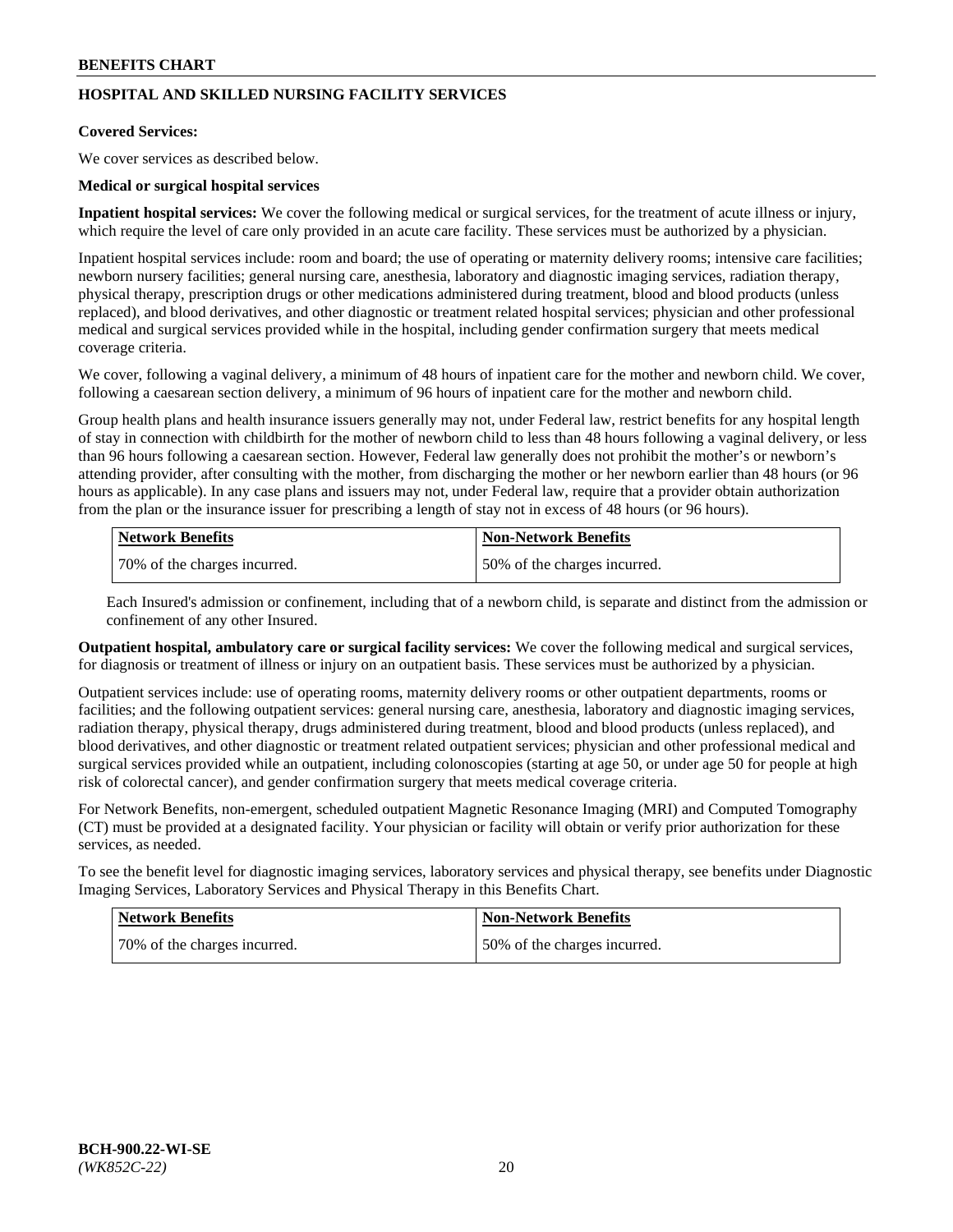## **Skilled nursing facility care:**

We cover room and board, daily skilled nursing and related ancillary services for post-acute treatment and rehabilitative care of illness or injury that meets medical coverage criteria. Rehabilitation services are limited to services where significant measurable progress is expected to occur within a reasonable period of time.

| Network Benefits                             | <b>Non-Network Benefits</b>                  |
|----------------------------------------------|----------------------------------------------|
| 70% of the charges incurred.                 | 50% of the charges incurred.                 |
| Limited to a 30-day maximum per confinement. | Limited to a 30-day maximum per confinement. |

Each day of services provided under the Network Benefits and Non-Network Benefits, combined, applies toward the maximum shown above.

### **Not Covered:**

- Services for items for personal convenience, such as television rental, are not covered.
- See "Services Not Covered" in the Certificate.

### **INFERTILITY DIAGNOSIS**

#### **Covered Services:**

We cover the diagnosis of infertility. These services include diagnostic procedures and tests provided in connection with an infertility evaluation, office visits and consultations to diagnose infertility.

| Network Benefits                                           | <b>Non-Network Benefits</b>  |
|------------------------------------------------------------|------------------------------|
| 70% of the charges incurred.<br>Deductible does not apply. | 50% of the charges incurred. |

Coverage is limited to office visits and consultations to diagnose infertility. Treatment is not covered.

## **Not Covered:**

- Infertility/fertility treatment, including, but not limited to, office visits, laboratory services, diagnostic imaging services and fertility drugs; reversal of sterilization; and sperm, ova or embryo acquisition, retrieval or storage; however, we cover office visits and consultations to diagnose infertility.
- Services related to the establishment of surrogate pregnancy and fees for a surrogate. However, pregnancy and maternity services are covered for an Insured under this Benefits Chart, including a surrogate pregnancy.
- See "Services Not Covered" in the Certificate.

## **LABORATORY SERVICES**

#### **Covered Services:**

We cover laboratory tests when ordered by a provider and provided in a clinic or outpatient hospital facility. This includes blood tests to detect lead exposure in children between the ages of 6 months and 72 months.

To see the benefit level for inpatient hospital or skilled nursing facility services, see benefits under "Inpatient Hospital and Skilled Nursing Facility Services" in this Benefits Chart.

#### **Prostate-specific antigen (PSA) testing**

| Network Benefits                                            | <b>Non-Network Benefits</b>  |
|-------------------------------------------------------------|------------------------------|
| 100% of the charges incurred.<br>Deductible does not apply. | 50% of the charges incurred. |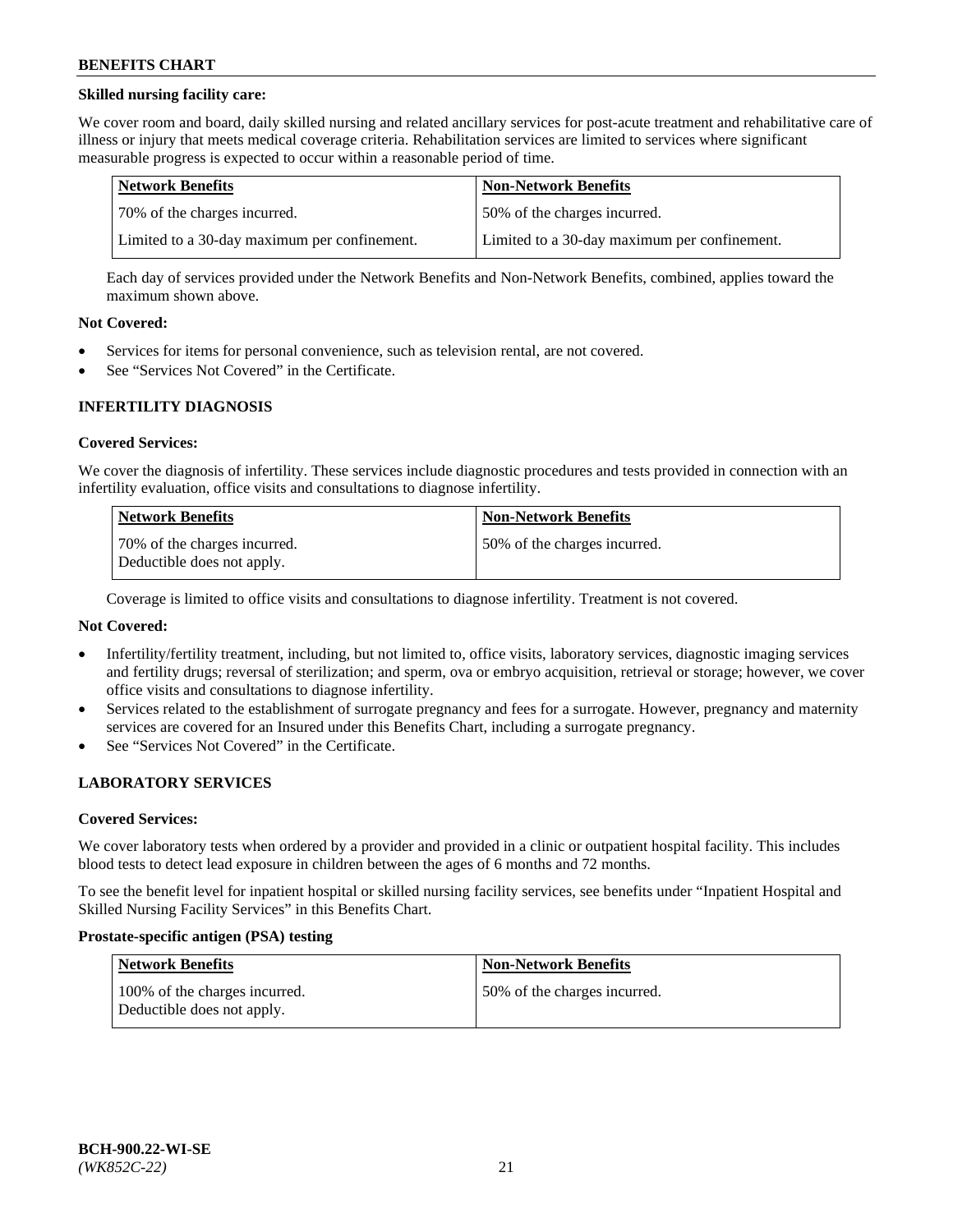### **All other laboratory services**

#### **Services for illness or injury**

| <b>Network Benefits</b>                                     | <b>Non-Network Benefits</b>  |
|-------------------------------------------------------------|------------------------------|
| 100% of the charges incurred.<br>Deductible does not apply. | 50% of the charges incurred. |

## **Preventive services**

Laboratory services associated with preventive services are covered at the benefit level shown in the "Preventive Services" section of this Benefits Chart.

### **Not Covered:**

See "Services Not Covered" in the Certificate.

## **MASTECTOMY RECONSTRUCTION BENEFIT**

### **Covered Services:**

We cover reconstruction of the breast on which the mastectomy has been performed; surgery and reconstruction of the other breast to produce symmetrical appearance, and prostheses and physical complications of all stages of mastectomy, including lymphedemas.

| <b>Network Benefits</b>                               | <b>Non-Network Benefits</b>                           |
|-------------------------------------------------------|-------------------------------------------------------|
| Coverage level is same as corresponding Network       | Coverage level is same as corresponding Non-Network   |
| Benefits, depending on type of service provided, such | Benefits, depending on type of service provided, such |
| as Office Visits for Illness or Injury, Inpatient or  | as Office Visits for Illness or Injury, Inpatient or  |
| <b>Outpatient Hospital Services.</b>                  | Outpatient Hospital Services.                         |

#### **Not Covered:**

See "Services Not Covered" in the Certificate.

## **MEDICATION THERAPY DISEASE MANAGEMENT PROGRAM**

## **Covered Services:**

If you meet our criteria for coverage, you may qualify for our Medication Therapy Disease Management Program.

The program covers consultations with a designated Network pharmacist.

Covered services are based on established medical policies, which are subject to periodic review and modification by the medical directors. These medical policies (medical coverage criteria) are available by calling Member Services, or logging on to your "*my*HealthPartners" account at [healthpartners.com.](http://www.healthpartners.com/)

| Network Benefits                                            | <b>Non-Network Benefits</b> |
|-------------------------------------------------------------|-----------------------------|
| 100% of the charges incurred.<br>Deductible does not apply. | No coverage.                |

## **Not Covered:**

See "Services Not Covered" in the Certificate.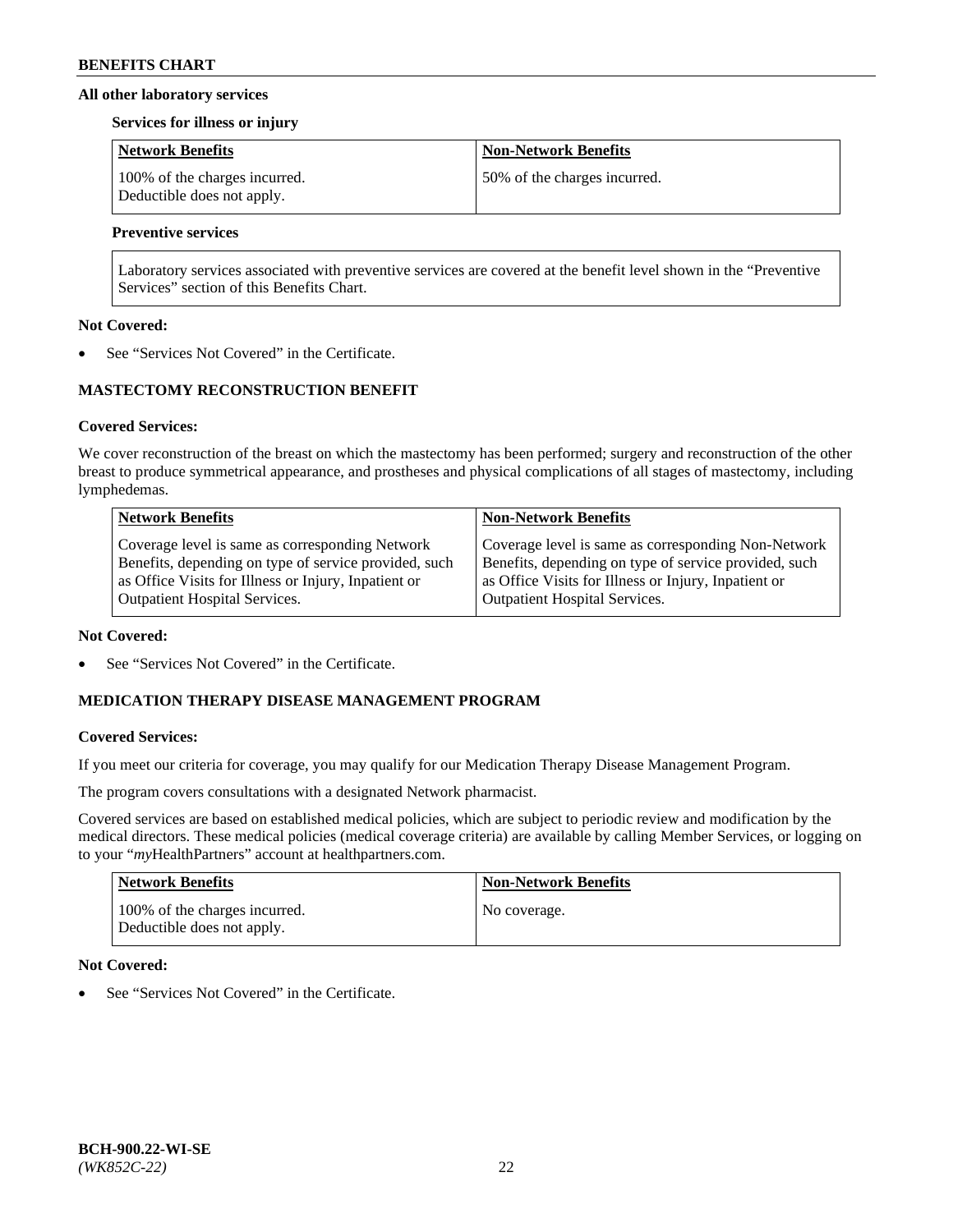# **OFFICE VISITS FOR ILLNESS OR INJURY**

## **Covered Services:**

We cover the following when medically necessary: professional medical and surgical services and related supplies, including biofeedback, of physicians and other health care providers; blood and blood products (unless replaced) and blood derivatives.

We cover diagnosis and treatment of illness or injury to the eyes. Where contact or eye glass lenses are prescribed as medically necessary for the post-operative treatment of cataracts or for the treatment of aphakia, acute or chronic corneal pathology, or keratoconus, we cover the initial evaluation, lenses and fitting. Insureds must pay for lens replacement beyond the initial pair.

Services received via video, E-visit or telephone are covered under the "Telehealth/Telemedicine Services" section.

### **Office visits**

| Network Benefits                                                                                         | <b>Non-Network Benefits</b>  |
|----------------------------------------------------------------------------------------------------------|------------------------------|
| 100% of the charges incurred, subject to a<br>copayment of \$45 per visit.<br>Deductible does not apply. | 50% of the charges incurred. |

### **Convenience clinics**

| <b>Network Benefits</b>                                                                                  | <b>Non-Network Benefits</b>  |
|----------------------------------------------------------------------------------------------------------|------------------------------|
| 100% of the charges incurred, subject to a<br>copayment of \$20 per visit.<br>Deductible does not apply. | 50% of the charges incurred. |

### **Injections administered in a physician's office, other than immunizations**

### **Allergy injections**

| <b>Network Benefits</b>                                                                                           | <b>Non-Network Benefits</b>  |
|-------------------------------------------------------------------------------------------------------------------|------------------------------|
| 100% of the charges incurred, subject to a<br>copayment of \$2 per date of service.<br>Deductible does not apply. | 50% of the charges incurred. |

## **All other injections**

| Network Benefits                                                                                                  | <b>Non-Network Benefits</b>  |
|-------------------------------------------------------------------------------------------------------------------|------------------------------|
| 100% of the charges incurred, subject to a<br>copayment of \$2 per date of service.<br>Deductible does not apply. | 50% of the charges incurred. |

## **Not Covered:**

- Court ordered treatment, except as described in this Benefits Chart. Any resulting court ordered treatment for mental health services will be subject to the Certificate's requirement for medical necessity.
- See "Services Not Covered" in the Certificate.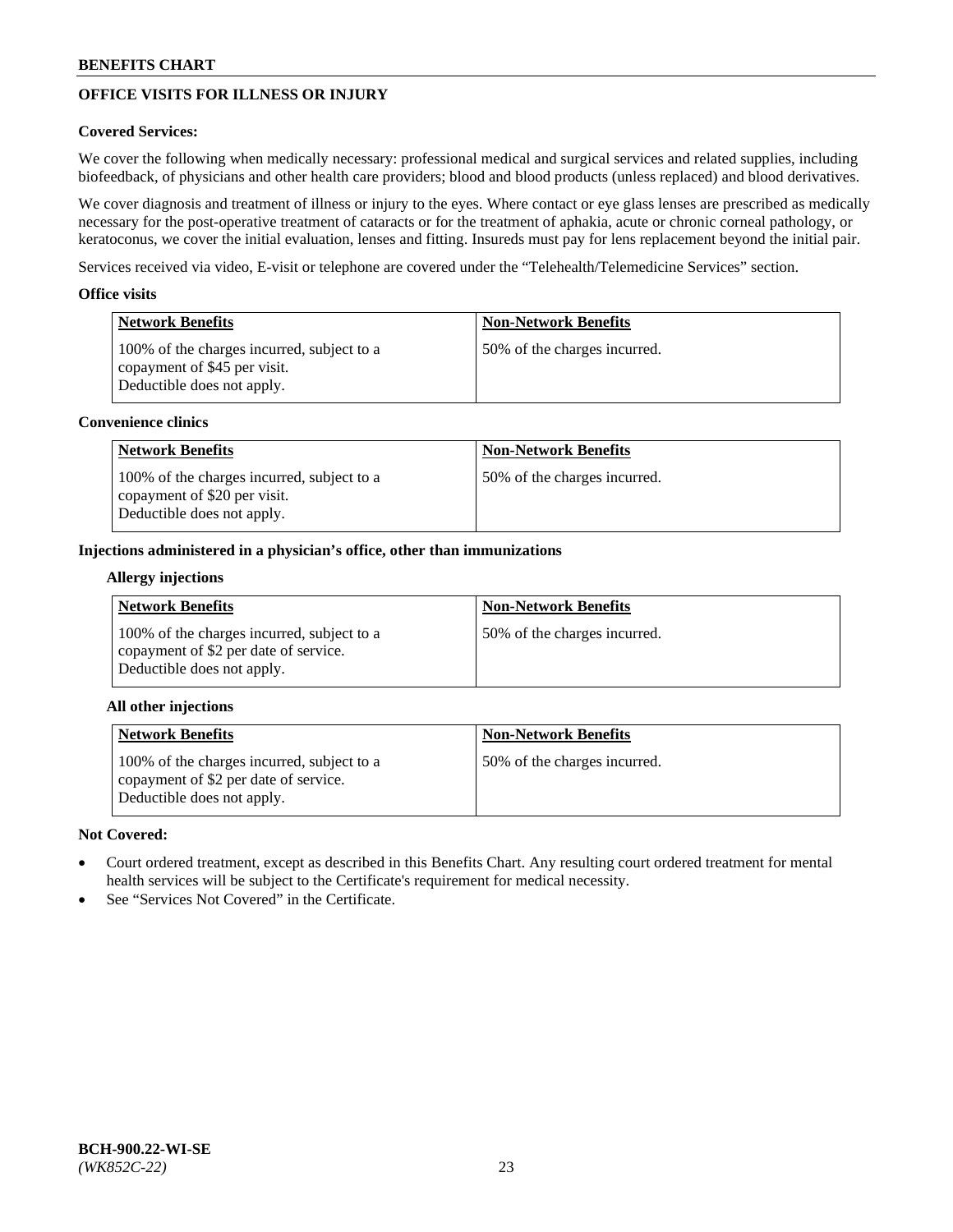# **PEDIATRIC EYEWEAR**

### **Covered Services:**

We cover pediatric eyewear for children.

Routine eye exams are covered under the "Preventive Services" section.

| <b>Network Benefits</b>      | <b>Non-Network Benefits</b> |
|------------------------------|-----------------------------|
| 70% of the charges incurred. | No coverage.                |

### **Limitations:**

- Coverage under this provision will continue until the end of the month in which the child turns age 19.
- Limited to one of the following per calendar year:
	- o one pair of eyeglasses including one set of prescription lenses, frames from our designated eyewear collection and anti-scratch coating; or
	- o one pair of non-disposable contact lenses; or
	- o a one-year supply of disposable contact lenses.
- Contact lens fittings are limited to two per calendar year.

## **Not Covered:**

- Frames that are not included in our designated eyewear collection. However, one pair of lenses will be covered if an Insured chooses frames outside our designated eyewear collection.
- More than one pair of lenses or frames or non-disposable contacts per calendar year, regardless of the reason. This includes replacement of eyeglasses or contact lenses due to loss, breakage, theft, or change in prescription.
- Safety glasses or goggles for sports or vocational reasons.
- Upgrades including, but not limited to, UV protection and no-line multifocal lenses.
- See "Services Not Covered" in the Certificate.

## **PHYSICAL THERAPY, OCCUPATIONAL THERAPY, SPEECH THERAPY AND OTHER SPECIFIED THERAPIES**

## **Covered Services:**

We cover the following physical therapy, occupational therapy and speech therapy services:

- Medically necessary rehabilitative care to correct the effects of illness or injury.
- Habilitative care rendered for congenital, developmental or medical conditions which have significantly limited the successful initiation of normal speech and normal motor development.

Massage therapy which is performed in conjunction with other treatment/modalities by a physical or occupational therapist is part of a prescribed treatment plan and is not billed separately is covered.

We cover services provided in a clinic. To see the benefit level for inpatient hospital or skilled nursing facility services, see benefits under "Inpatient Hospital and Skilled Nursing Facility Services".

#### **Rehabilitative care**

| <b>Network Benefits</b>                                                                                                                                                                                   | <b>Non-Network Benefits</b>                                                                                                   |
|-----------------------------------------------------------------------------------------------------------------------------------------------------------------------------------------------------------|-------------------------------------------------------------------------------------------------------------------------------|
| 100% of the charges incurred, subject to a<br>copayment of \$45 per visit.<br>Deductible does not apply.<br>Physical, Occupational and Speech Therapy are<br>limited to 20 visits each per calendar year. | 50% of the charges incurred.<br>Physical, Occupational and Speech Therapy are<br>limited to 20 visits each per calendar year. |

## **In addition to the services provided above, we cover a minimum of:**

- 20 visits per calendar year for pulmonary rehabilitation.
- 36 visits per calendar year for cardiac rehabilitation.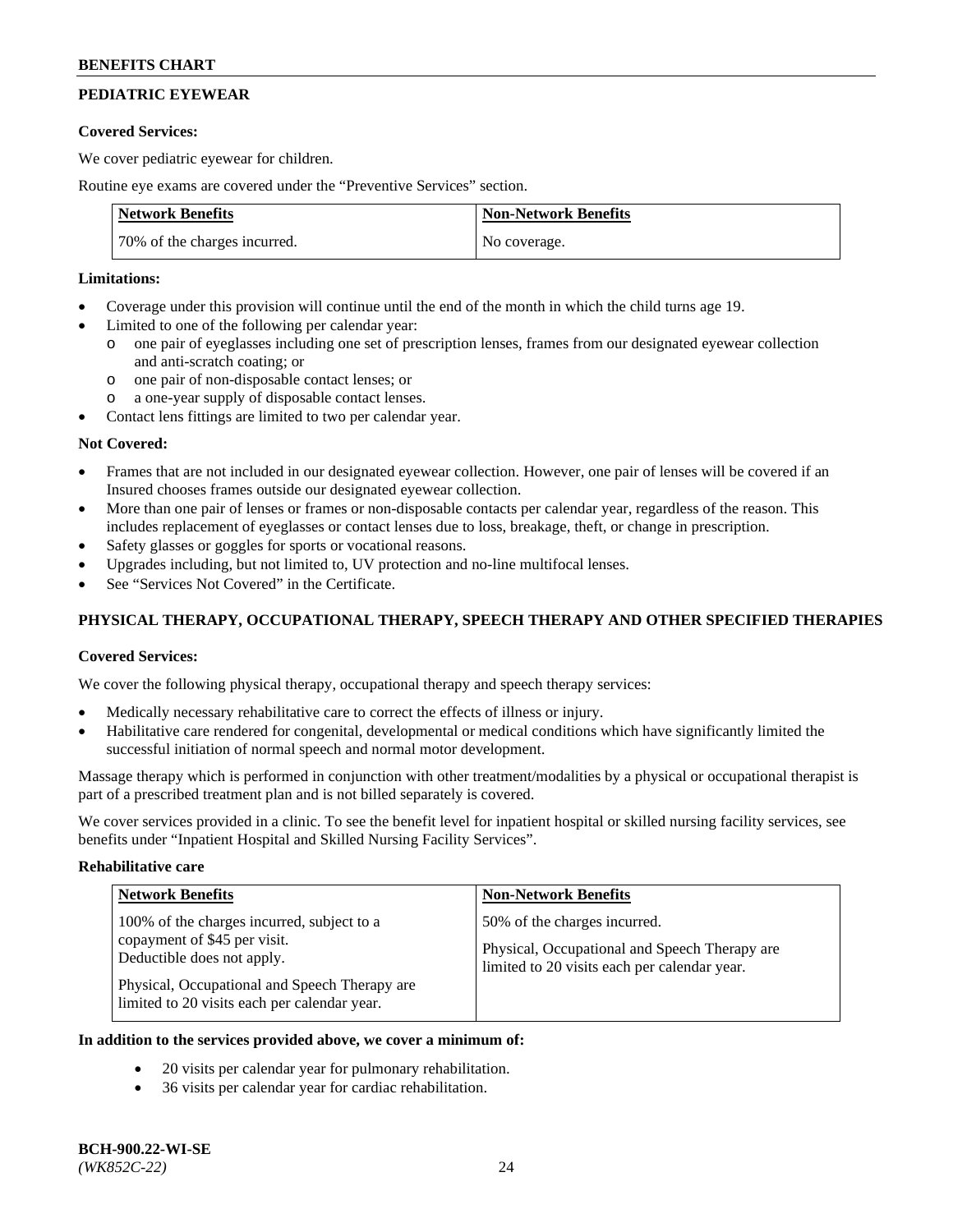- 30 visits per calendar year for post-cochlear implant aural therapy.
- 20 visits per calendar year for cognitive rehabilitation.

The maximum number of visits is combined for Network Benefits and Non-Network Benefits.

#### **Habilitative services**

| <b>Network Benefits</b>                                                                                                                                                                                   | <b>Non-Network Benefits</b>                                                                                                   |
|-----------------------------------------------------------------------------------------------------------------------------------------------------------------------------------------------------------|-------------------------------------------------------------------------------------------------------------------------------|
| 100% of the charges incurred, subject to a<br>copayment of \$45 per visit.<br>Deductible does not apply.<br>Physical, Occupational and Speech Therapy are<br>limited to 20 visits each per calendar year. | 50% of the charges incurred.<br>Physical, Occupational and Speech Therapy are<br>limited to 20 visits each per calendar year. |

The maximum number of visits is combined for Network Benefits and Non-Network Benefits.

### **Not Covered:**

- Massage therapy for the purpose of comfort or convenience of the Insured.
- See "Services Not Covered" in the Certificate.

## **PRE-DIABETES DISEASE MANAGEMENT PROGRAM**

#### **Covered Services:**

If you meet criteria for coverage, you may qualify for the Pre-Diabetes Disease Management Program through Omada Health. The program covers group health coaching which focuses on weight loss, exercise, behavior modification and health education at select locations determined by the plan.

| <b>Network Benefits</b>                                     | <b>Non-Network Benefits</b> |
|-------------------------------------------------------------|-----------------------------|
| 100% of the charges incurred.<br>Deductible does not apply. | Not applicable.             |

## **Not Covered:**

See "Services Not Covered" in the Certificate.

## **PRESCRIPTION DRUG SERVICES**

#### **Covered Services:**

We cover prescription drugs and medications that can be self-administered or are administered in a physician's office.

We will refill a prescription for eye drops covered under this Benefits Chart if the Insured requests a refill and the original prescription specified that additional quantities would be needed, providing the refill request does not exceed the quantities needed, and the following conditions are met:

- If the Insured requests a 30-day refill supply, the request must be made between 22 and 30 days of the later of (a) the original date that the prescription was distributed to the Insured or (b) the date that the most recent refill was distributed to the Insured; or
- If the Insured requests a 90-day refill supply, the request must be made between 67 and 90 days of the later of (a) the original date that the prescription was distributed to the Insured or (b) the date that the most recent refill was distributed to the Insured.

**For Network Benefits, drugs and medications must be obtained at a Network pharmacy.**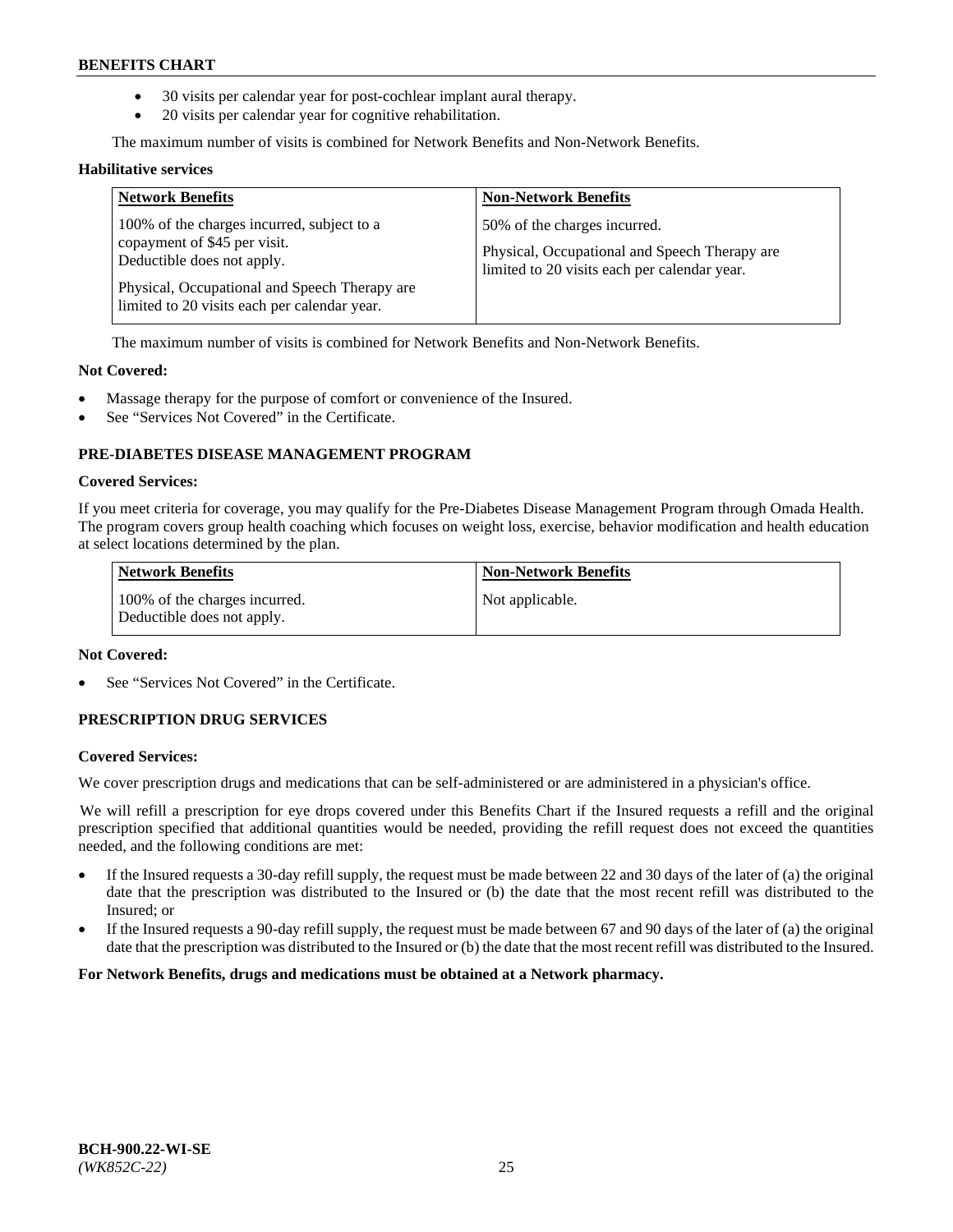## **If a copayment is required, you must pay one copayment for each 31-day supply, or portion thereof.**

# **Outpatient drugs (except as specified below)**

| <b>Network Benefits</b>                                                                                                                                                                                           | <b>Non-Network Benefits</b>  |
|-------------------------------------------------------------------------------------------------------------------------------------------------------------------------------------------------------------------|------------------------------|
| 100% of the charges incurred, subject to a copayment of<br>\$5 for generic low cost formulary drugs and 100% of<br>the charges incurred, subject to a copayment of \$25 for<br>generic high cost formulary drugs. | 50% of the charges incurred. |
| Brand name formulary drugs are covered at 100% of the<br>charges incurred, subject to a copayment of \$60.                                                                                                        |                              |
| In no event will your cost for a formulary insulin drug<br>exceed \$25.                                                                                                                                           |                              |
| Non-formulary drugs are covered at 100% of the<br>charges incurred, subject to a copayment of \$150.                                                                                                              |                              |
| Deductible does not apply.                                                                                                                                                                                        |                              |

**Oral chemotherapy drugs** are included on the specialty drug list. However, you pay the applicable outpatient drug copayment. As required by Wisconsin law, your maximum copayment will not be more than \$100 per prescription for a 31-day supply.

## **Mail order drugs**

| <b>Network Benefits</b>                                                                                                                                                         | <b>Non-Network Benefits</b>                                                                                                |
|---------------------------------------------------------------------------------------------------------------------------------------------------------------------------------|----------------------------------------------------------------------------------------------------------------------------|
| For your convenience, you may also get up to a<br>93-day supply of outpatient prescription drugs that<br>can be self-administered through the designated mail<br>order service. | Mail order drugs are only available through the<br>designated mail order service.<br>See Network Mail Order Drugs Benefit. |
| Specialty drugs are not available through the mail<br>order service.                                                                                                            |                                                                                                                            |

## **Specialty drugs which are self-administered**

| <b>Network Benefits</b>                                                                                              | <b>Non-Network Benefits</b> |
|----------------------------------------------------------------------------------------------------------------------|-----------------------------|
| 80% of the charges incurred.<br>Deductible does not apply.                                                           | No coverage.                |
| Specialty drugs are limited to drugs on the<br>specialty drug list and must be obtained from a<br>designated vendor. |                             |

**Oral chemotherapy drugs** are included on the specialty drug list. However, you pay the applicable outpatient drug copayment. As required by Wisconsin law, your maximum copayment will not be more than \$100 per prescription for a 31-day supply.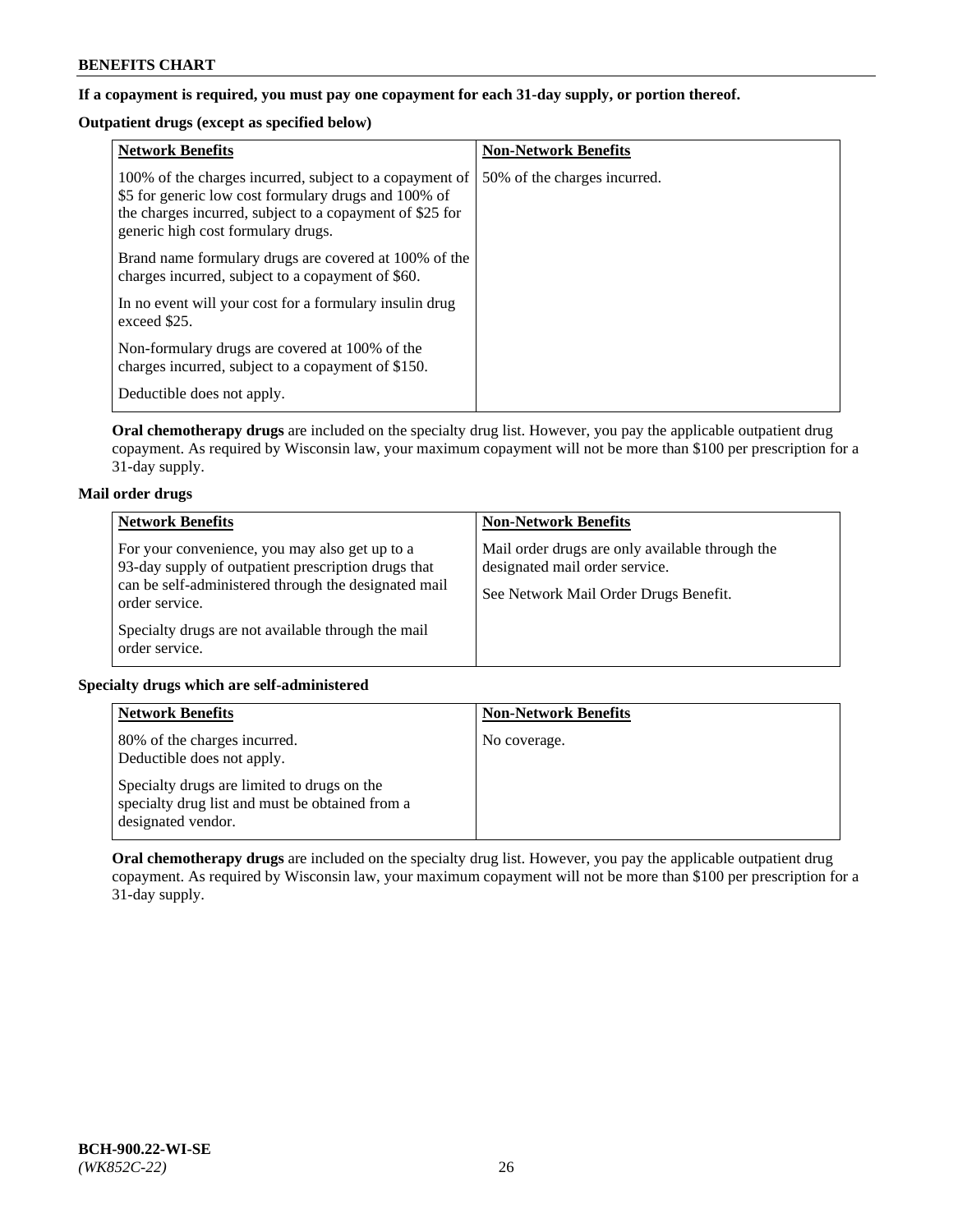## **Tobacco cessation drugs. All FDA approved tobacco cessation drugs are covered.**

| Network Benefits                                            | <b>Non-Network Benefits</b>  |
|-------------------------------------------------------------|------------------------------|
| 100% of the charges incurred.<br>Deductible does not apply. | 50% of the charges incurred. |

### **Contraceptive drugs**

| <b>Network Benefits</b>                                                                                                                                         | <b>Non-Network Benefits</b>  |
|-----------------------------------------------------------------------------------------------------------------------------------------------------------------|------------------------------|
| 100% of the charges incurred for formulary drugs.<br>Deductible does not apply.                                                                                 | 50% of the charges incurred. |
| If a physician requests that a non-formulary<br>contraceptive drug be dispensed as written, the drug<br>will be covered at 100%, not subject to the deductible. |                              |

**ACA preventive medications.** We cover preventive medications currently recommended by USPSTF with an A or B rating if they are prescribed by your medical provider and they are listed on our Commercial ACA Preventive Drug List. Preventive medications are subject to periodic review and modification. Changes would be effective in accordance with the federal rules and reflected in our current medical coverage criteria for preventive care services.

| <b>Network Benefits</b>                                     | <b>Non-Network Benefits</b>  |
|-------------------------------------------------------------|------------------------------|
| 100% of the charges incurred.<br>Deductible does not apply. | 50% of the charges incurred. |

## **Limitations:**

- Certain drugs may require prior authorization as indicated on the formulary. HealthPartners may require prior authorization for the drug and also the site where the drug will be provided. Certain drugs are subject to our utilization review process and quantity limits.
- Certain non-formulary drugs require prior authorization. In addition, certain drugs may be subject to any quantity limits applied as part of our trial program. The trial drug program applies to new prescriptions for certain drugs which have high toxicity, low tolerance, high costs and/or high potential for waste. Trial drugs are indicated on the formulary and/or the specialty drug list. Your first fill of a trial drug may be limited to less than a month supply. If the drug is well tolerated and effective, you will receive the remainder of your first month supply.
- If an Insured requests a brand name drug when there is a generic equivalent, the brand name drug will be covered up to the charge that would apply to the generic drug, minus any required copayment. If a physician requests that a brand name drug be dispensed as written, the drug will be paid at the non-formulary benefit.
- We may require insureds to try over-the-counter (OTC) drug alternatives before approving more costly formulary prescription drugs.
- Unless otherwise specified in the "Prescription Drug Services" section, you may receive up to a 31-day supply per prescription.
- A 93-day supply will be covered and dispensed only at pharmacies that participate in our extended day supply program.
- New prescriptions to treat certain chronic conditions are limited to a 31-day supply.
- No more than a 31-day supply of specialty drugs will be covered and dispensed at a time, unless it is a manufacturer supplied drug that cannot be split that supplies the insured with more than a 31-day supply.

**Not Covered:**Replacement of prescription drugs, medications, equipment and supplies due to loss, damage or theft.

- Nonprescription (over-the-counter) drugs or medications, including, but not limited to, vitamins, supplements, homeopathic remedies, and non-FDA approved drugs, unless listed on the formulary and prescribed by a physician or legally authorized health care provider under applicable state and federal law. This exclusion does not include over-thecounter contraceptives for women as allowed under the Affordable Care Act when the Insured obtains a prescription for the item. In addition, if the Insured obtains a prescription, this exclusion does not include aspirin to prevent cardiovascular disease for men and women of certain ages; folic acid supplements for women who may become pregnant; fluoride chemoprevention supplements for children without fluoride in their water source; and iron supplements for children ages 6-12 months who are at risk for anemia.
- All drugs for the treatment of sexual dysfunction.
- All drugs for the treatment of growth deficiency.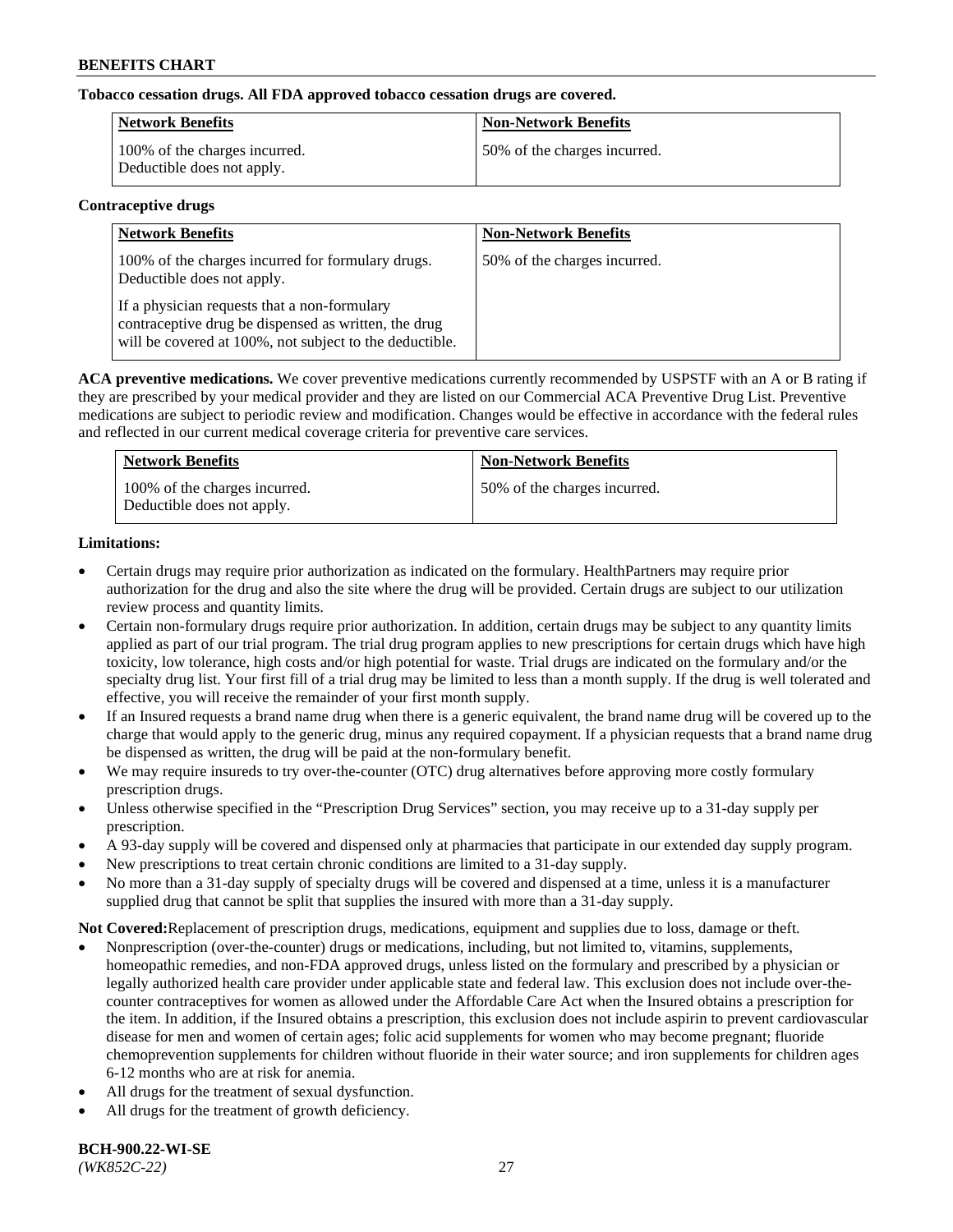- Fertility drugs.
- Medical cannabis.
- Drugs on the Excluded Drug List. The Excluded Drug List includes select drugs within a therapy class that are not eligible for coverage. This includes drugs that may be excluded for certain indications. The Excluded Drug List is available at [healthpartners.com.](http://www.healthpartners.com/)
- Drugs that are newly approved by the FDA until they are reviewed and approved by HealthPartners Pharmacy and Therapeutics Committee.
- Medical devices approved by the FDA will not be covered under the "Prescription Drug Services" section unless they are on our formulary. Covered medical devices are generally submitted and reimbursed under your medical benefits.
- See "Services Not Covered" in the Certificate.

## **PREVENTIVE SERVICES**

### **Applicable Definitions:**

**Routine Preventive Services** are routine health care services that include screenings, check-ups and counseling to prevent illness, disease or other health problems before symptoms occur.

**Diagnostic Services** are services to help a provider understand your symptoms, diagnose illness and decide what treatment may be needed. They may be the same services that are listed as preventive services, but they are being used as diagnostic services. Your provider will determine if these services are preventive or diagnostic. These services are not preventive if received as part of a visit to diagnose, manage or maintain an acute or chronic medical condition, illness or injury. When that occurs, unless otherwise indicated below, standard deductibles, copayments or coinsurance apply.

### **Covered Services:**

We cover preventive services that meet any of the requirements under the Affordable Care Act (ACA) shown in the bulleted items below. These preventive services are covered at 100% under the Network Benefits with no deductible, copayments or coinsurance. (If a preventive service is not required by the ACA and it is covered at a lower benefit level, it will be specified below.) Preventive benefits mandated under the ACA are subject to periodic review and modification. Changes would be effective in accordance with the federal rules. Preventive services mandated by the ACA include:

- Evidence-based items or services that have in effect a rating of A or B in the current recommendations of the United States Preventive Services Task Force with respect to the individual;
- Immunizations for routine use in children, adolescents, and adults that have in effect a recommendation from the Advisory Committee on Immunization Practices of the Centers for Disease Control and Prevention with respect to the individual;
- With respect to infants, children, and adolescents, evidence-informed preventive care and screenings provided for in comprehensive guidelines supported by the Health Resources and Services Administration; and
- With respect to women, preventive care and screenings provided for in comprehensive guidelines supported by the Health Resources and Services Administration.

Covered services are based on established medical policies, which are subject to periodic review and modification by the medical or dental directors. These medical policies (medical coverage criteria) are available by calling Member Services, or logging on to your "*my*HealthPartners" account at [healthpartners.com.](https://www.healthpartners.com/hp/index.html)

#### **ACA and state mandated preventive services are covered as follows:**

**Routine health exams and periodic health assessments.** A physician or health care provider will counsel you as to how often health assessments are needed based on age, sex and health status. This includes screening and counseling for tobacco cessation and all FDA approved tobacco cessation medications including over-the-counter drugs (as shown in the Prescription Drug Services section).

| <b>Network Benefits</b>                                     | <b>Non-Network Benefits</b>  |
|-------------------------------------------------------------|------------------------------|
| 100% of the charges incurred.<br>Deductible does not apply. | 50% of the charges incurred. |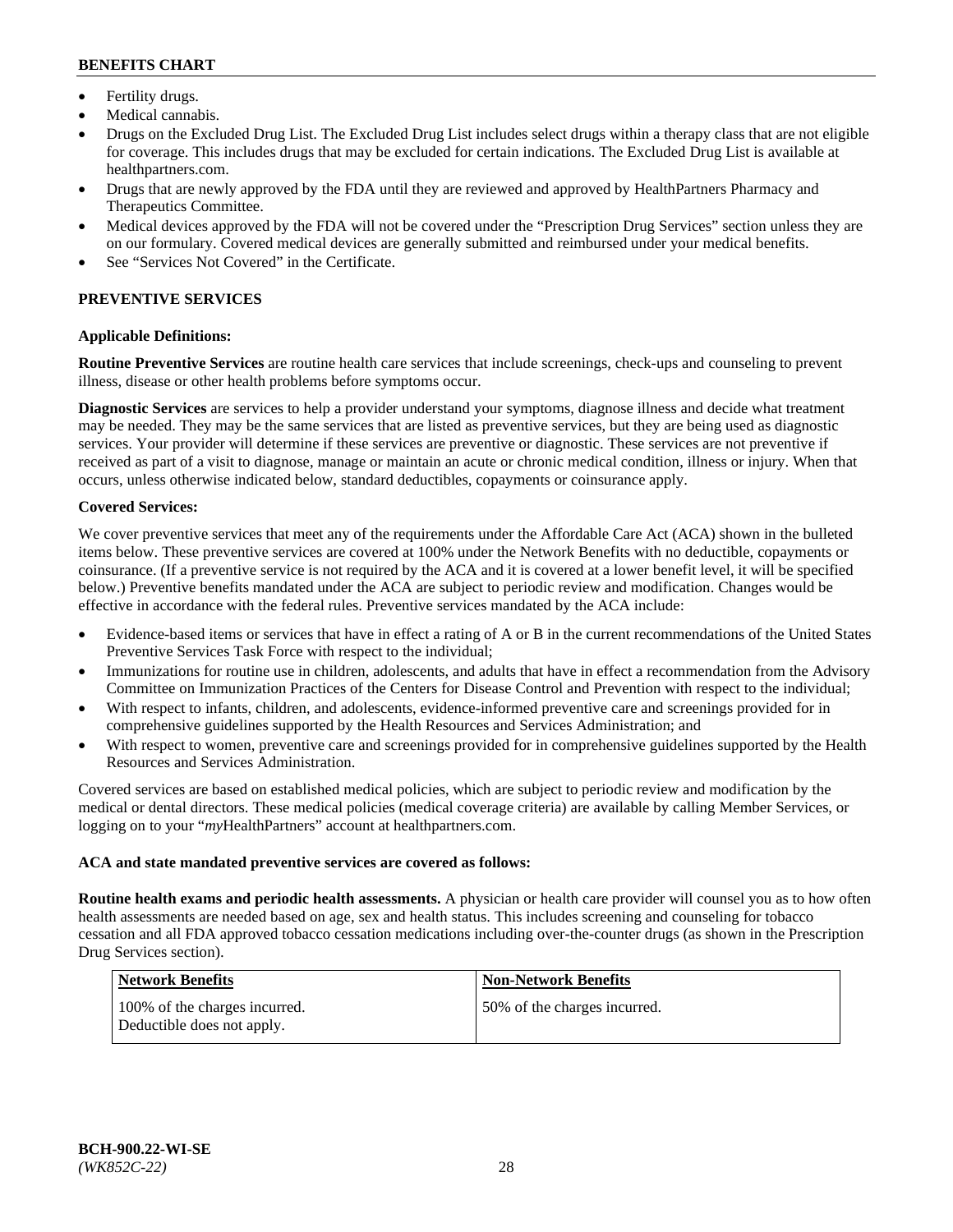**Child health supervision services.** This includes pediatric preventive services such as newborn screenings, appropriate immunizations, developmental assessments and laboratory services appropriate to the age of the child from birth to 72 months and appropriate immunizations to age 18.

| Network Benefits                                            | <b>Non-Network Benefits</b>  |
|-------------------------------------------------------------|------------------------------|
| 100% of the charges incurred.<br>Deductible does not apply. | 50% of the charges incurred. |

#### **Routine prenatal care and exams**

| Network Benefits                                            | <b>Non-Network Benefits</b>  |
|-------------------------------------------------------------|------------------------------|
| 100% of the charges incurred.<br>Deductible does not apply. | 50% of the charges incurred. |

**Routine postnatal care.** This includes health exams, assessments, education and counseling relating to the period immediately after childbirth.

| <b>Network Benefits</b>                                     | <b>Non-Network Benefits</b>  |
|-------------------------------------------------------------|------------------------------|
| 100% of the charges incurred.<br>Deductible does not apply. | 50% of the charges incurred. |

**Routine screening procedures for cancer.** This includes colorectal screening and other cancer screenings recommended by the USPSTF with an A or B rating. Women's preventive health services below describe additional routine screening procedures for cancer.

| Network Benefits                                            | <b>Non-Network Benefits</b>  |
|-------------------------------------------------------------|------------------------------|
| 100% of the charges incurred.<br>Deductible does not apply. | 50% of the charges incurred. |

**Professional voluntary family planning services.** This includes services to prevent or delay a pregnancy, including counseling and education. Services must be provided by a licensed provider.

| <b>Network Benefits</b>                                     | <b>Non-Network Benefits</b>  |
|-------------------------------------------------------------|------------------------------|
| 100% of the charges incurred.<br>Deductible does not apply. | 50% of the charges incurred. |

#### **Adult immunizations**

| <b>Network Benefits</b>                                     | <b>Non-Network Benefits</b>  |
|-------------------------------------------------------------|------------------------------|
| 100% of the charges incurred.<br>Deductible does not apply. | 50% of the charges incurred. |

**Women's preventive health services.** This includes mammograms, screenings for cervical cancer (pap smears), breast pumps, human papillomavirus (HPV) testing, counseling for sexually transmitted infections, counseling and screening for human immunodeficiency virus (HIV), and all FDA approved contraceptive methods as prescribed by a doctor, sterilization procedures, education and counseling (see the Prescription Drug Services section for coverage of oral contraceptive drugs). We also provide genetic screening for BRCA if someone in your family has the gene or you have a diagnosis of cancer.

The U.S. Preventive Services Task Force (USPSTF) recommends screening mammography, with or without clinical breast examination (CBE), every 1-2 years for women aged 40 and older. For women age 50 and older, we cover an annual mammogram.

| <b>Network Benefits</b>                                     | <b>Non-Network Benefits</b>   |
|-------------------------------------------------------------|-------------------------------|
| 100% of the charges incurred.<br>Deductible does not apply. | 150% of the charges incurred. |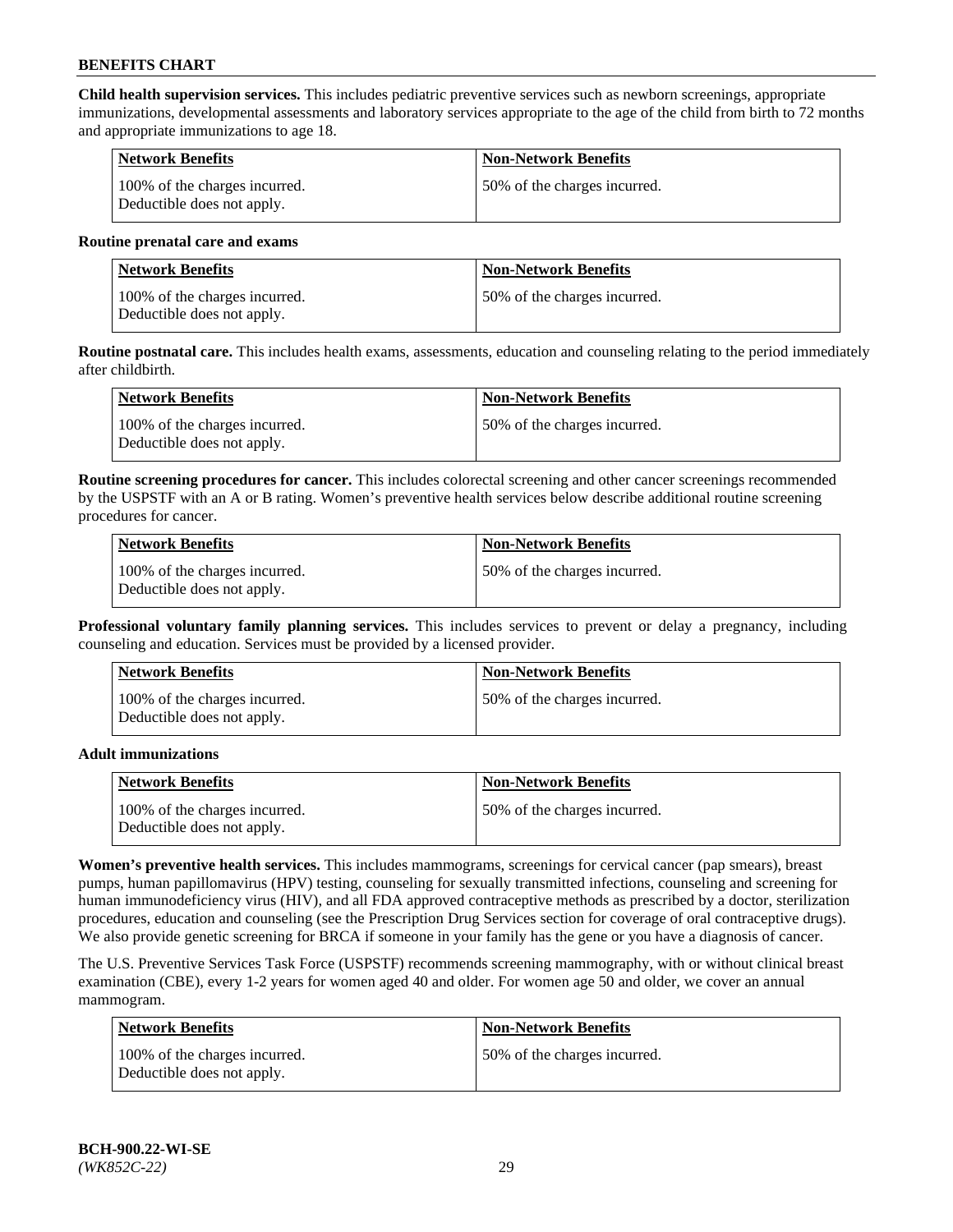**Obesity screening and management.** We cover obesity screening and counseling for all ages during a routine preventive care exam. If you are age 18 or older and have a body mass index of 30 or more, we also cover intensive obesity management to help you lose weight. Your primary care doctor can coordinate these services.

| <b>Network Benefits</b>                                     | <b>Non-Network Benefits</b>  |
|-------------------------------------------------------------|------------------------------|
| 100% of the charges incurred.<br>Deductible does not apply. | 50% of the charges incurred. |

### **In addition to any ACA or state mandated preventive services referenced above, we cover the following eligible services:**

#### **Routine eye and hearing exams**

| <b>Network Benefits</b>                                     | <b>Non-Network Benefits</b>  |
|-------------------------------------------------------------|------------------------------|
| 100% of the charges incurred.<br>Deductible does not apply. | 50% of the charges incurred. |

**Ovarian cancer surveillance test for women who are at risk.** "At risk for ovarian cancer" means (1) having a family history that includes any of the following: one or more first-degree or second-degree relatives with ovarian cancer, clusters of female relatives with breast cancer or nonpolyposis colorectal cancer; or (2) testing positive for BRCA1 or BRCA2 mutations. "Surveillance test for ovarian cancer" means annual screening using CA-125 serum tumor marker testing, transvaginal ultrasound, pelvic examination or other proven ovarian screening tests currently being evaluated by the federal Food and Drug Administration or by the National Cancer Institute.

| <b>Network Benefits</b>                               | <b>Non-Network Benefits</b>                           |
|-------------------------------------------------------|-------------------------------------------------------|
| Coverage level is same as corresponding Network       | Coverage level is same as corresponding Non-Network   |
| Benefits, depending on type of service provided, such | Benefits, depending on type of service provided, such |
| as Diagnostic Imaging Services, Laboratory Services   | as Diagnostic Imaging Services, Laboratory Services   |
| or Office Visits for Illness or Injury, or Preventive | or Office Visits for Illness or Injury, or Preventive |
| Services.                                             | Services.                                             |

**Limitations:**Services are not preventive if received as part of a visit to diagnose, manage or maintain an acute or chronic medical condition, illness or injury. When that occurs, unless otherwise indicated above, standard deductibles, copayments or coinsurance apply.

#### **Not Covered:**

See "Services Not Covered" in the Certificate.

## **TELEHEALTH/TELEMEDICINE SERVICES**

## **Definitions:**

**Telehealth, Telemedicine, or Virtual Care.** This is a means of communication between a health care professional and a patient. This includes the use of secure electronic information, imaging, and communication technologies, including:

- interactive audio or audio-video
- interactive audio with store-and-forward technology
- chat-based and email-based systems
- physician-to-physician consultation
- patient education
- data transmission
- data interpretation
- digital diagnostics (algorithm-enabled diagnostic support)
- digital therapeutics (the use of personal health devices and sensors, either alone or in combination with conventional drug therapies, for disease prevention and management)

#### Services can be delivered:

Synchronously: the patient and health care professional are engaging with one another at the same time; or Asynchronously: the patient and health care professional engage with each other at different points in time.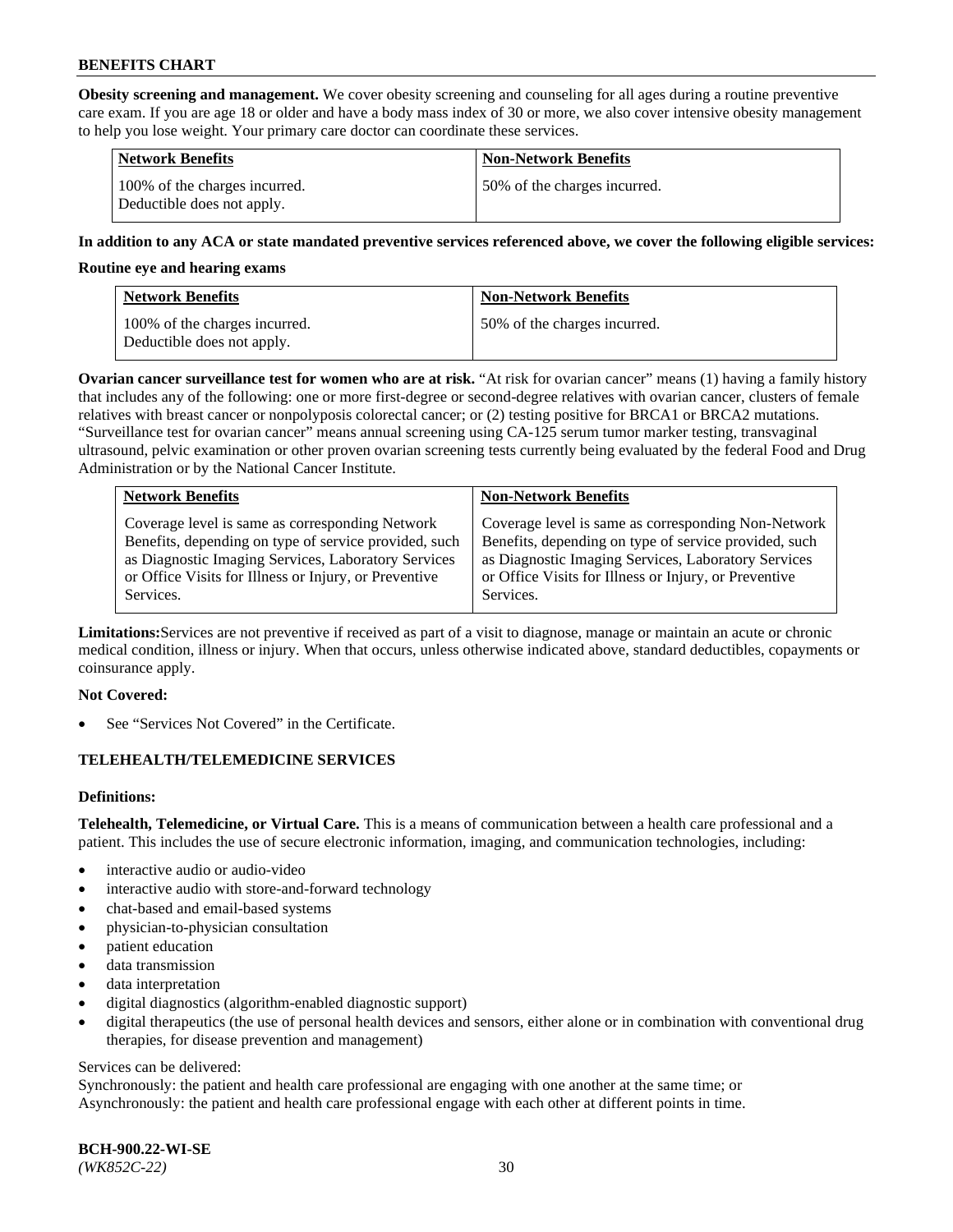**Telephone Visits.** Live, synchronous, interactive encounters over the telephone between a patient and a healthcare provider.

**E-visit or chat-based visits.** Asynchronous online or mobile app encounters to discuss a patient's personal health information, vital signs, and other physiologic data or diagnostic images. The healthcare provider reviews and delivers a consultation, diagnosis, prescription or treatment plan after reviewing the patient's visit information.

**Virtuwell®.** This is an online service for you to receive a diagnosis and treatment for certain conditions, such as a cold, flu, ear pain and sinus infections. You may access the Virtuwell website at [virtuwell.com.](https://www.virtuwell.com/)

**Video Visits.** Live, synchronous, interactive encounters using secure web-based video between a patient and a healthcare provider.

### **Covered Services:**

The Plan covers the following methods of receiving care for services that would be eligible under the Plan if the service were provided in person.

#### **Scheduled telephone visits**

| <b>Network Benefits</b>                                                                                  | <b>Non-Network Benefits</b>  |
|----------------------------------------------------------------------------------------------------------|------------------------------|
| 100% of the charges incurred, subject to a<br>copayment of \$20 per visit.<br>Deductible does not apply. | 50% of the charges incurred. |

### **E-visits**

### **Access to online care through Virtuwell at [virtuwell.com](https://www.virtuwell.com/)**

| Network Benefits                                            | <b>Non-Network Benefits</b> |
|-------------------------------------------------------------|-----------------------------|
| 100% of the charges incurred.<br>Deductible does not apply. | Not applicable.             |

#### **All other E-visits**

| <b>Network Benefits</b>                                                                                  | <b>Non-Network Benefits</b>  |
|----------------------------------------------------------------------------------------------------------|------------------------------|
| 100% of the charges incurred, subject to a<br>copayment of \$20 per visit.<br>Deductible does not apply. | 50% of the charges incurred. |

### **Video visits**

| <b>Network Benefits</b>                                      | <b>Non-Network Benefits</b>                            |
|--------------------------------------------------------------|--------------------------------------------------------|
| Coverage level is same as corresponding Network              | Coverage level is same as corresponding Non-           |
| Benefits, depending on type of service provided, such as     | Network Benefits, depending on type of service         |
| Office Visits for Illness or Injury, Inpatient or Outpatient | provided, such as Office Visits for Illness or Injury, |
| <b>Hospital Services.</b>                                    | Inpatient or Outpatient Hospital Services.             |

#### **Not Covered:**

See "Services Not Covered" in the Certificate.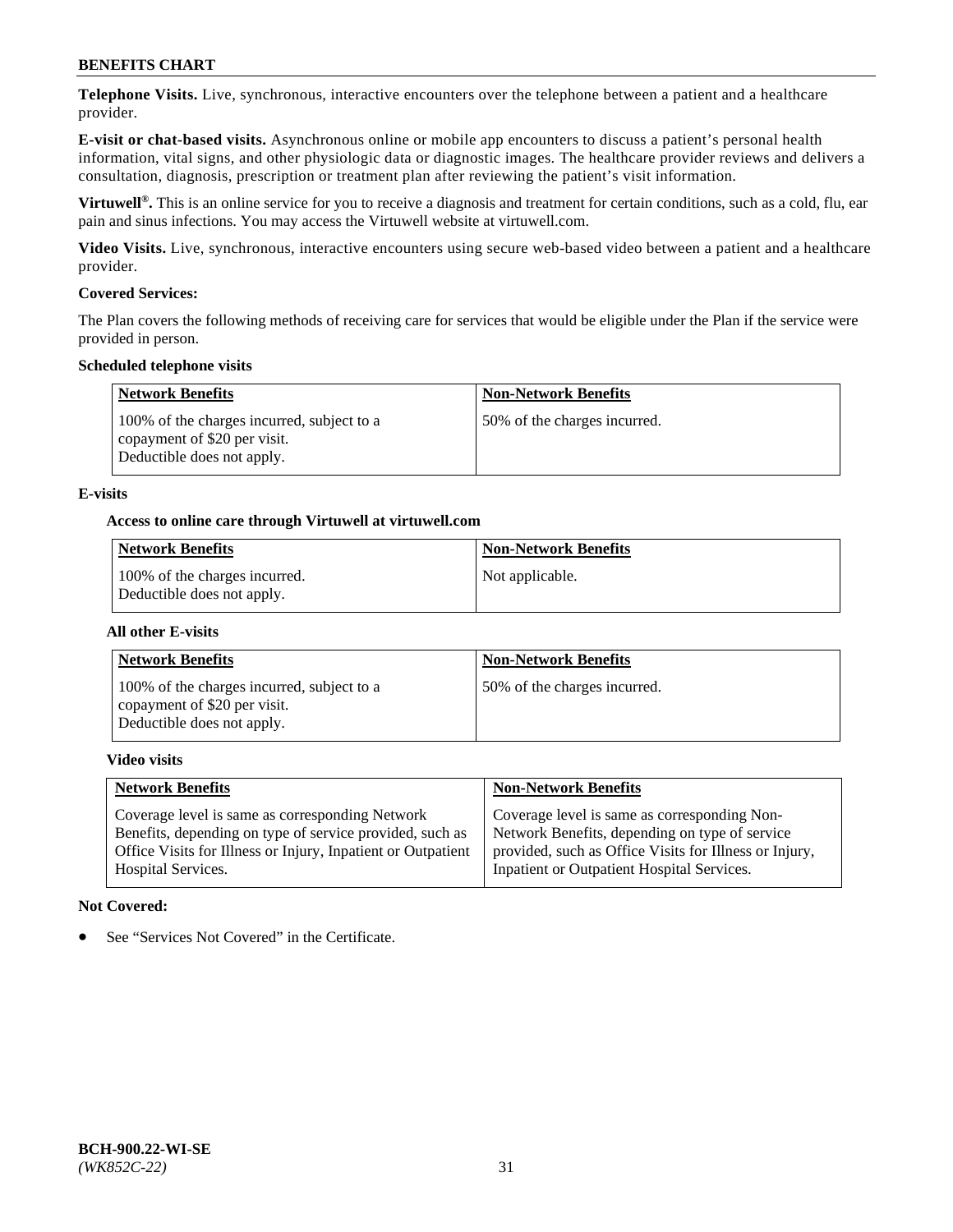## **TRANSPLANT SERVICES**

#### **Applicable Definitions:**

**Autologous.** This is when the source of cells is from the individual's own marrow or stem cells.

**Allogeneic.** This is when the source of cells is from a related or unrelated donor's marrow or stem cells.

**Allogeneic Bone Marrow Transplant.** This is when the bone marrow is harvested from the related or unrelated donor and stored. The patient undergoes treatment which includes tumor ablation with high-dose chemotherapy and/or radiation. The bone marrow is reinfused (transplanted).

**Autologous Bone Marrow Transplant.** This is when the bone marrow is harvested from the individual and stored. The patient undergoes treatment which includes tumor ablation with high-dose chemotherapy and/or radiation. The bone marrow is reinfused (transplanted).

**Autologous/Allogeneic Stem Cell Support.** This is a treatment process that includes stem cell harvest from either bone marrow or peripheral blood, tumor ablation with high-dose chemotherapy and/or radiation, stem cell reinfusion, and related care. Autologous/allogeneic bone marrow transplantation and high dose chemotherapy with peripheral stem cell rescue/support are considered to be autologous/allogeneic stem cell support.

**Designated Transplant Center.** This is any health care provider, group or association of health care providers designated by us to provide services, supplies or drugs for specified transplants for our Insureds.

**Transplant Services.** This is transplantation (including retransplants) of the human organs or tissue listed below, including all related post-surgical treatment, follow-up care and drugs and multiple transplants for a related cause. Transplant services do not include other organ or tissue transplants or surgical implantation of mechanical devices functioning as a human organ, except surgical implantation of an FDA approved Ventricular Assist Device (VAD) or total artificial heart, functioning as a temporary bridge to heart transplantation.

Prior authorization is required prior to consultation to support coordination of care and benefits.

### **Covered Services:**

We cover eligible transplant services (as defined above) while you are covered under the Certificate. Transplants that will be considered for coverage are limited to the following:

- Kidney transplants for end-stage disease.
- Cornea transplants for end-stage disease.
- Heart transplants for end-stage disease.
- Lung transplants or heart/lung transplants for: (1) primary pulmonary hypertension; (2) Eisenmenger's syndrome; (3) endstage pulmonary fibrosis; (4) alpha 1 antitrypsin disease; (5) cystic fibrosis; and (6) emphysema.
- Liver transplants for: (1) biliary atresia in children; (2) primary biliary cirrhosis; (3) post-acute viral infection (including hepatitis A, hepatitis B antigen e negative and hepatitis C) causing acute atrophy or post-necrotic cirrhosis; (4) primary sclerosing cholangitis; (5) alcoholic cirrhosis; and (6) hepatocellular carcinoma.
- Allogeneic bone marrow transplants or peripheral stem cell support associated with high dose chemotherapy for: (1) acute myelogenous leukemia; (2) acute lymphocytic leukemia; (3) chronic myelogenous leukemia; (4) severe combined immunodeficiency disease; (5) Wiskott-Aldrich syndrome; (6) aplastic anemia; (7) sickle cell anemia; (8) non-relapsed or relapsed non-Hodgkin's lymphoma; (9) multiple myeloma; and (10) testicular cancer.
- Autologous bone marrow transplants or peripheral stem cell support associated with high-dose chemotherapy for: (1) acute leukemias; (2) non-Hodgkin's lymphoma; (3) Hodgkin's disease; (4) Burkitt's lymphoma; (5) neuroblastoma; (6) multiple myeloma; (7) chronic myelogenous leukemia; and (8) non-relapsed non-Hodgkin's lymphoma.
- Pancreas transplants for simultaneous pancreas-kidney transplants for diabetes, pancreas after kidney, living related segmental simultaneous pancreas kidney transplantation and pancreas transplant alone.

To receive Network Benefits, charges for transplant services must be incurred at a Designated Transplant Center.

The transplant-related treatment provided, including expenses incurred for directly related donor services, shall be subject to and in accordance with the provisions, limitations, maximums and other terms of the Certificate.

Medical and hospital expenses of the donor are covered only when the recipient is an Insured and the transplant and directly related donor expenses have been prior authorized for coverage. Treatment of medical complications that may occur to the donor are not covered. Donors are not considered Insureds, and are therefore not eligible for the rights afforded to Insureds under the Certificate.